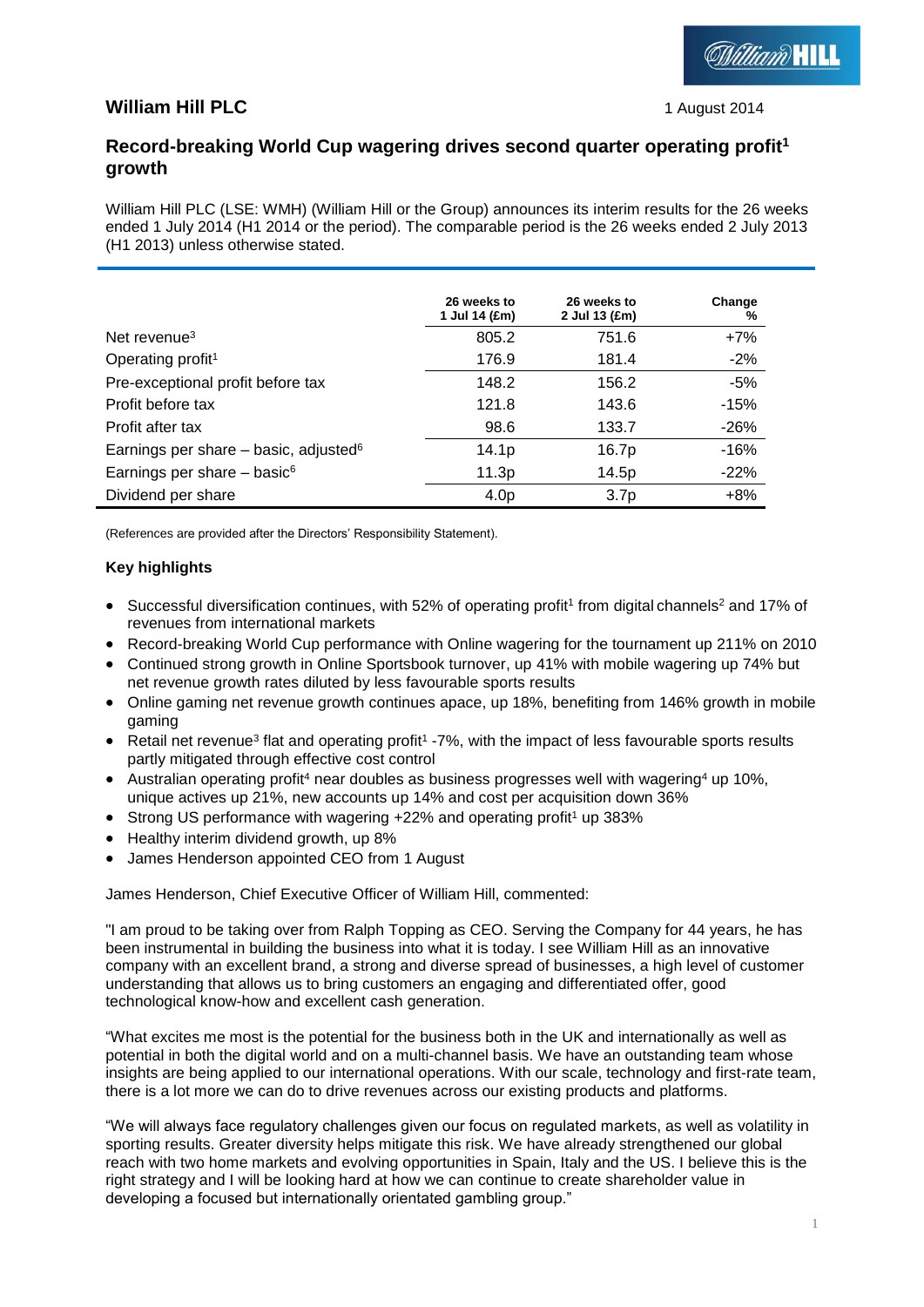### **Enquiries**

| William Hill PLC | James Henderson, Chief Executive Officer<br>Neil Cooper, Group Finance Director<br>Lyndsay Wright, Director of IR | Tel: +44 (0) 20 8918 3614 |
|------------------|-------------------------------------------------------------------------------------------------------------------|---------------------------|
| Brunswick        | Simon Sporborg / Fiona Micallef-Eynaud /<br>Oliver Hughes                                                         | Tel: +44 (0) 20 7404 5959 |

**Analyst and investor presentation**

| Meeting                 | 9.30 am BST at The Lincoln Centre, 18 Lincoln's Inn Fields, London WC2A 3ED    |
|-------------------------|--------------------------------------------------------------------------------|
| Live conference call    | Tel: +44 (0) 20 30598125. Password: William Hill                               |
| Archive conference call | Tel: +44 (0) 121 260 4861. Passcode: 839 3773#. Available until 15 August 2014 |
| Video webcast           | www.williamhillplc.com. Available live and, until 31 July 2015, as an archive  |

#### **Debt investor conference call**

| Live conference call    | 11.30 am BST. Tel: +44 (0) 20 3059 8125. Password: William Hill debt call     |
|-------------------------|-------------------------------------------------------------------------------|
| Archive conference call | Tel: +44 (0) 121 260 4861. Passcode 355 1956#. Available until 15 August 2014 |

### **Notes to editors**

William Hill, The Home of Betting, is one of the world's leading betting and gaming companies, employing more than 17,000 people. Founded in 1934, it is now the UK's largest bookmaker with around 2,370 licensed betting offices that provide betting opportunities on a wide range of sporting and non-sporting events, gaming on machines and numbers-based products including lotteries. The Group's Online business [\(www.williamhill.com\)](http://www.williamhill.com/) is one of the world's leading online betting and gaming businesses, providing customers with the opportunity to access William Hill's products online, through their smartphone or tablet, by telephone and by text services. William Hill US was established in June 2012 and provides land-based and mobile sports betting services in Nevada, and is the exclusive risk manager for the State of Delaware's sports lottery. William Hill Australia is one of the largest online betting businesses in Australia after the Group acquired the Sportingbet Australia business in March 2013 and tomwaterhouse.com in August 2013, two of the leading online corporate bookmakers in Australia, offering sports betting products online, by telephone and via mobile devices. William Hill PLC is listed on the London Stock Exchange. The Group generates revenues of c£1.5bn a year.

#### **Cautionary note regarding forward-looking statements**

These results include statements that are, or may be deemed to be, "forward-looking statements". These forward-looking statements can be identified by the use of forward-looking terminology, including the terms "believes", "estimates", "anticipates", "expects", "intends", "plans", "goal", "target", "aim", "may", "will", "would", "could" or "should" or, in each case, their negative or other variations or comparable terminology. These forward-looking statements include all matters that are not historical facts. They appear in a number of places throughout these results and the information incorporated by reference into these results and include statements regarding the intentions, beliefs or current expectations of the directors, William Hill or the Group concerning, amongst other things, the results of operations, financial condition, liquidity, prospects, growth, strategies and dividend policy of William Hill and the industry in which it operates. By their nature, forward-looking statements involve risks and uncertainties because they relate to events and depend on circumstances that may or may not occur in the future and may be beyond William Hill's ability to control or predict. Forward-looking statements are not guarantees of future performance. The Group's actual results of operations, financial condition, liquidity, dividend policy and the development of the industry in which it operates may differ materially from the impression created by the forward-looking statements contained in these results and/or the information incorporated by reference into these results. In addition, even if the results of operations, financial condition, liquidity and dividend policy of the Group and the development of the industry in which it operates, are consistent with the forward-looking statements contained in these results and/or the information incorporated by reference into these results, those results or developments may not be indicative of results or developments in subsequent periods. Other than in accordance with its legal or regulatory obligations (including under the Listing Rules, the Disclosure and Transparency Rules and the Prospectus Rules), William Hill does not undertake any obligation to update or revise publicly any forward-looking statement, whether as a result of new information, future events or otherwise.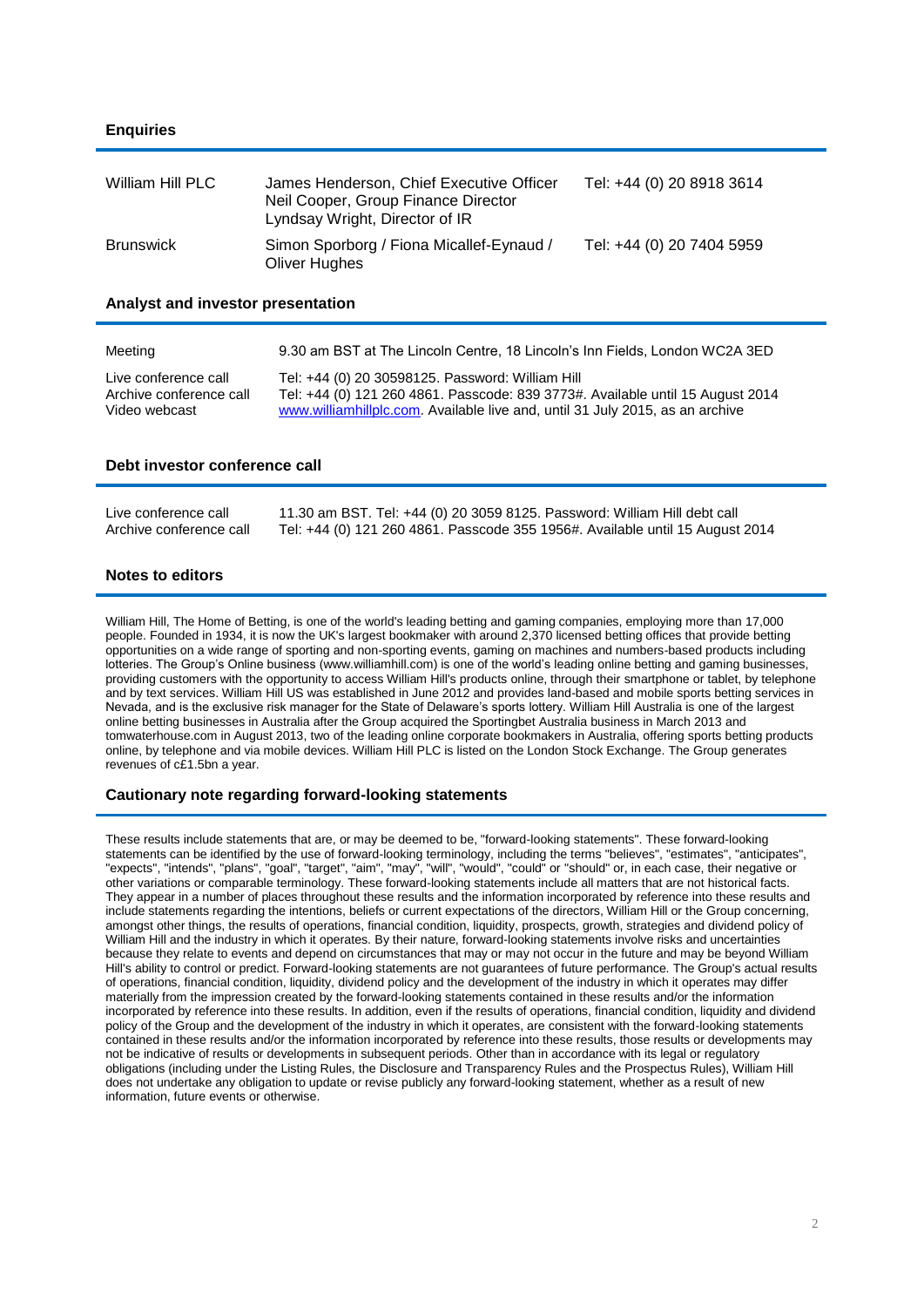### **OVERVIEW**

We continued to make good progress in the half in the priority areas we have previously highlighted: growing our Online business, in particular by capitalising on the structural shift to mobile; and enhancing the digital capabilities of William Hill Australia to take advantage of the strong growth opportunities in online betting in that market. This has further diversified our business, with 52% of operating profit<sup>1</sup> coming from Online and William Hill Australia in the period, and with international markets accounting for 17% of net revenue. Group net revenue<sup>3</sup> increased by 7% to £805.2m (H1 2013: £751.6m). Group operating profit<sup>1</sup> was 2% lower at £176.9m, reflecting the impact of more customer-friendly results year on year, particularly in the first quarter. Positively, this performance reflects good profit growth in the second quarter, with underlying business progress more than offsetting the quarter's year-on-year sports betting margin declines.

The Group's World Cup performance has been very positive, seeing £172.5m of wagering and £27.8m of gross win at a margin of 16.1% from the World Cup results recorded in H1. Across the tournament as a whole, wagering from Retail, Online and Telephone was £208m, up £93m or 80% on the 2010 outcome. Gross win margin in these three channels was down (18.4% versus 27.9%) but absolute gross win was up given the strong growth in wagering.

Our Online business continues to perform strongly ahead of the anticipated introduction of the Point of Consumption Tax in the UK in December 2014. Growth in Sportsbook staking levels has been outstanding yet again, with amounts wagered up 41%. Online has also seen a return to double-digit growth in gaming revenues this year as a result of the technology and product developments we made in 2013 to enhance the mobile gaming product range and user experience, developments which continue this year. Mobile revenues are growing strongly, up 26% in Sportsbook and 146% in gaming, as we take advantage of current trends.

We are pleased to report that William Hill Australia has near doubled its operating profit<sup>1</sup> in the period on a pro forma constant currency basis, with wagering in growth by 10% on the same basis. It has also delivered further improvements in key metrics in the period, benefiting from the launch of a responsive design website for sportingbet.com.au and the successful integration of the tomwaterhouse.com systems. On a pro forma basis, unique active users were up 21%, new accounts were 14% higher and the cost per acquisition was 36% lower at A\$409. Since the period end, we have appointed Tom Waterhouse as CEO of William Hill Australia, drawing on his local market knowledge and digital experience to lead the next stage of the business's development. We have also settled the tomwaterhouse.com earn-out ahead of schedule, further improving William Hill Australia's operational and fiscal flexibility.

In Retail, we completed the roll-out of the new-generation Eclipse gaming machine to half the estate and have decided to add Eclipse to the remaining estate, starting the roll-out in H2. Gaming machines saw 5% underlying net revenue<sup>3</sup> growth. OTC wagering was up 2%, benefiting from soft Q1 comparables and the World Cup in the second quarter.

In the UK, there has been a high level of attention focused on regulation, particularly in relation to gaming machines, high street planning regulations and sector-wide advertising. We have worked closely with the Department of Culture, Media and Sport (DCMS) to identify appropriate measures to address public and political concerns in these areas, and welcome the DCMS's proportionate response to its gaming machine review, announced in April. We expect to implement the measures to increase scrutiny of higher stake gaming machine play in the first half of 2015, based on the Government's plan to legislate in the autumn. This is in addition to the industry's own voluntary Code for Responsible Gambling, which was implemented by 1 March 2014. We believe there is value to all concerned in taking an appropriate amount of time to embed these measures and to assess their benefit, alongside reviewing the outcome of the Responsible Gambling Trust ongoing behavioural research, due to report in the autumn.

The Group's balance sheet remains healthy. Net debt for covenant purposes stood at £720m at 1 July 2014 (31 December 2013: £796m), equivalent to 1.8 times EBITDA. In May, we refinanced an existing banking facility, replacing it with a new five-year £540m revolving credit facility. The Group's strong cash generation continues, with cash flow from operating activities of £175.6m.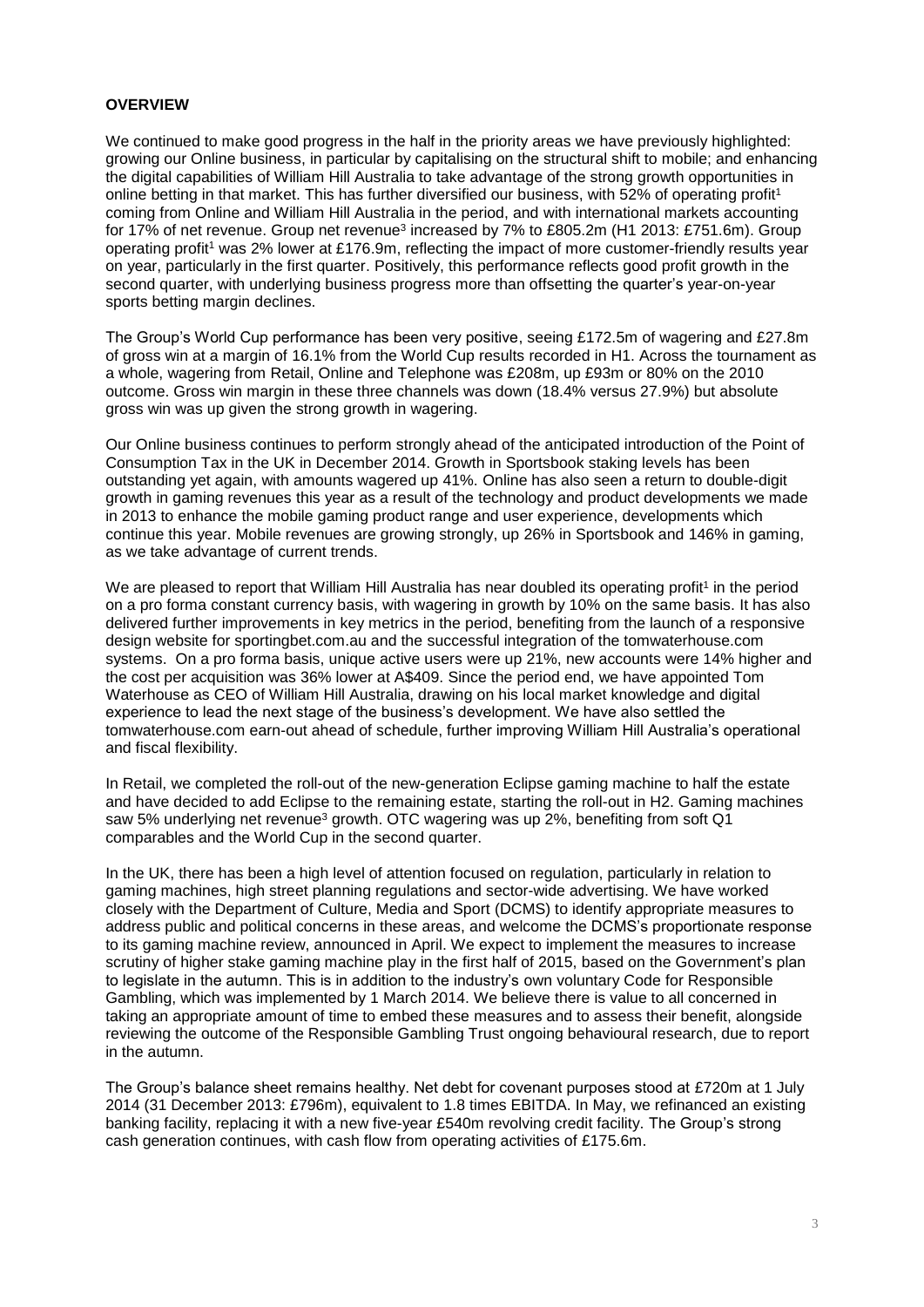The Board remains confident in its expectations for the full year, assuming normalised sporting results, and has declared an interim dividend of 4.0p per share (H1 2013: 3.7p per share), an increase of 8% over the prior year.

In July, we announced the appointment of James Henderson as our next Chief Executive Officer and he takes up that position formally today, 1 August 2014. His breadth of knowledge spans the whole Group, having worked in both Retail and Online, overseen the establishment of William Hill US and, most recently, taken responsibility for William Hill Australia as Group Director of Operations. His established relationships, both with our strong cadre of senior managers and within the wider industry, ensure he is the best person both to sustain the momentum William Hill has achieved under Ralph Topping and to progress further the continued digital and international diversification of the Group.

The Board would like to record their thanks to Ralph Topping, both for his 44 years' service and for his exceptional contribution and achievements as Chief Executive over the last six-and-a-half years. He has led a remarkable transformation of the Online business and started the process of diversifying the Group internationally. He leaves James in charge of an outstanding senior management team, with the passion, innovation and commitment to drive success for William Hill for years to come.

### **CEO'S COMMENTARY**

I am delighted to be taking over today as CEO of William Hill. Having been with the business for 29 years, I am proud to have been part of its transformation from a predominantly UK land-based sportsbetting business to the innovative, strong and increasingly international business it is today. William Hill has a market-leading brand, a high level of customer understanding that allows us to bring customers an engaging and differentiated offer, good technological know-how and excellent cash generation.

We have built a leadership position in the industry by developing our core capabilities and diversifying our revenue streams, such as 46% of H1 net revenue coming from gaming. I believe we can grow further by applying our core capabilities to digital, land-based and, increasingly, multi-channel growth opportunities, both in the UK and in select international territories.

At the same time, we must ensure our growth is sustainable by continuing to embed responsible gambling measures into all our customer channels. We will continue to work on having a productive relationship with key stakeholders, particularly those in government.

Our focus on regulated markets does bring the risk of regulatory challenges and to mitigate this exposure we have already strengthened our global reach with two home markets and evolving opportunities in Spain, Italy and the US. I believe this is the right strategy and I will be looking hard at how we can build on this strong foundation to continue to develop a focused, international gambling group.

Key areas of focus for me, looking forward, are threefold:

- The multi-channel opportunity;
- Innovation, technology and data; and
- Continued internationalisation.

### **(a) Exploiting the multi-channel opportunity**

While we continue to exploit both land-based and online opportunities, particularly as the Point of Consumption tax changes the competitive dynamic in the UK, our distinctive scale and presence in both channels means we are ideally placed to capitalise on the growing multi-channel opportunity.

More people are gambling in the UK than ever before as it becomes ever more established as an accepted and popular leisure activity, notably after the introduction of the National Lottery in 1994. Retail remains the bedrock of our business and betting shops are used by 79% of UK gambling customers<sup>7</sup> . The new digital channels – online since 1998 and mobile in the last four years – give access to customers who may not naturally walk into a betting shop. Today, the new trend, particularly among younger customers, is to use multiple channels, with c30% of 18 to 34 years olds using both retail and digital channels versus c10% of those aged 45 and above.7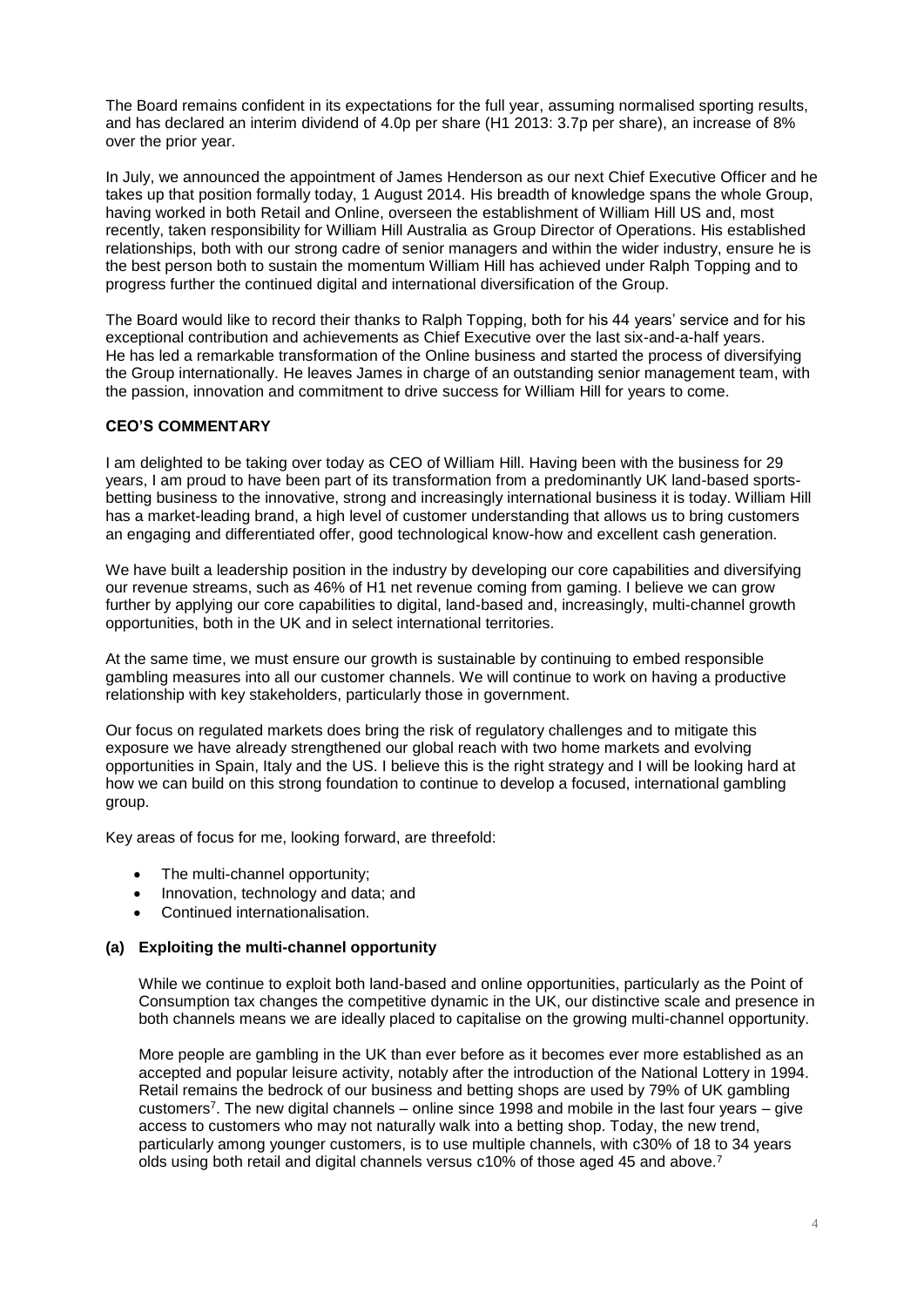Retail's strong footprint, Online's broader product range, our increasing capability for multi-channel gaming experiences and the benefit that Retail brings in face-to-face interactions all give us the potential to bring customers an attractive and competitive 'one William Hill' experience. In my view, if we get this right it will mean higher yields, higher retention and lower cost per acquisition right across our customer base.

### **(b) Innovation, technology and data**

Digital, including mobile, continues to be the fastest growing segment of the gambling sector and our Online business is one of the most innovative and competitive digital gambling businesses in the world.

For me, technology sits at the heart of everything we want to achieve in getting us closer to the customer and enabling us to differentiate our offering. Our technology approach is a core competitive advantage. We combine the strength of our in-house capabilities and talent with the best external platforms to give us a bespoke system. We will continue to improve our capability to handle development in-house, which can improve speed of delivery, protection of intellectual property and product differentiation, whilst maintaining access to external innovation. This flexible technology approach can also support greater international opportunities.

Our ability in this area is clear: our in-house trading platform has driven massive sports betting product proliferation and in-play margin enhancement; and our proprietary Vegas gaming platform has delivered 16% compound annual growth rate since 2009. As an example, today around 53% of our IT development investment is made internally, up from 37% in 2010.

A key opportunity comes from 'Project Trafalgar'. This in-house technology project, for which a phased roll-out is already underway, will overhaul the Online user interface process, enabling us to deploy changes faster and more frequently. It will also deliver a responsive design front end, which means that changes are made only once without needing to be replicated across desktop, Android, iOS and other operating systems, and that customers benefit from a consistent user experience regardless of the device with which they access our content.

This will also enable more personalisation. While we are already improving through tools such as push notifications, we will further drive personalisation by investing in both proprietary technology systems and internal expertise. For example, we are building in-house a tailored bonus engine for the Vegas platform, which will start by expanding the range of Vegas bonuses and extend over time to customer selection of preferred bonuses.

Managing the vast quantities of data we generate across multiple different platforms is an enormous challenge and work to improve this is also a focus. The strategy starts with building central data warehousing and delivering a single view of a customer's use of our products, to inform delivery of personalised play, marketing and customer service.

### **(c) Continued internationalisation**

International growth represents a significant opportunity to further diversify our business and to increase our scale, thereby reducing our exposure to any single market. Of the world's largest gambling markets by revenue, our near-term focus will be on continuing to drive value from five core regulated markets: the UK, Australia, Italy, Spain and the US. Over time, we will look at other regulated markets and for alternative ways to enter markets that are currently closed to us. This could be through acquiring a complementary gambling capability or by offering services on a business-to-business basis. It may be particularly relevant in markets such as the US where licences are likely to be held by local land-based incumbents who may benefit from using our operational or technological capabilities.

We will continue to take a selective approach to international expansion. Having built a marketleading land-based and digital capability in the UK – which is arguably one of the most competitive gambling markets in the world – we are extremely well placed to compete internationally. In Italy and Spain, for instance, we are successfully growing market share by leveraging the existing Online capabilities.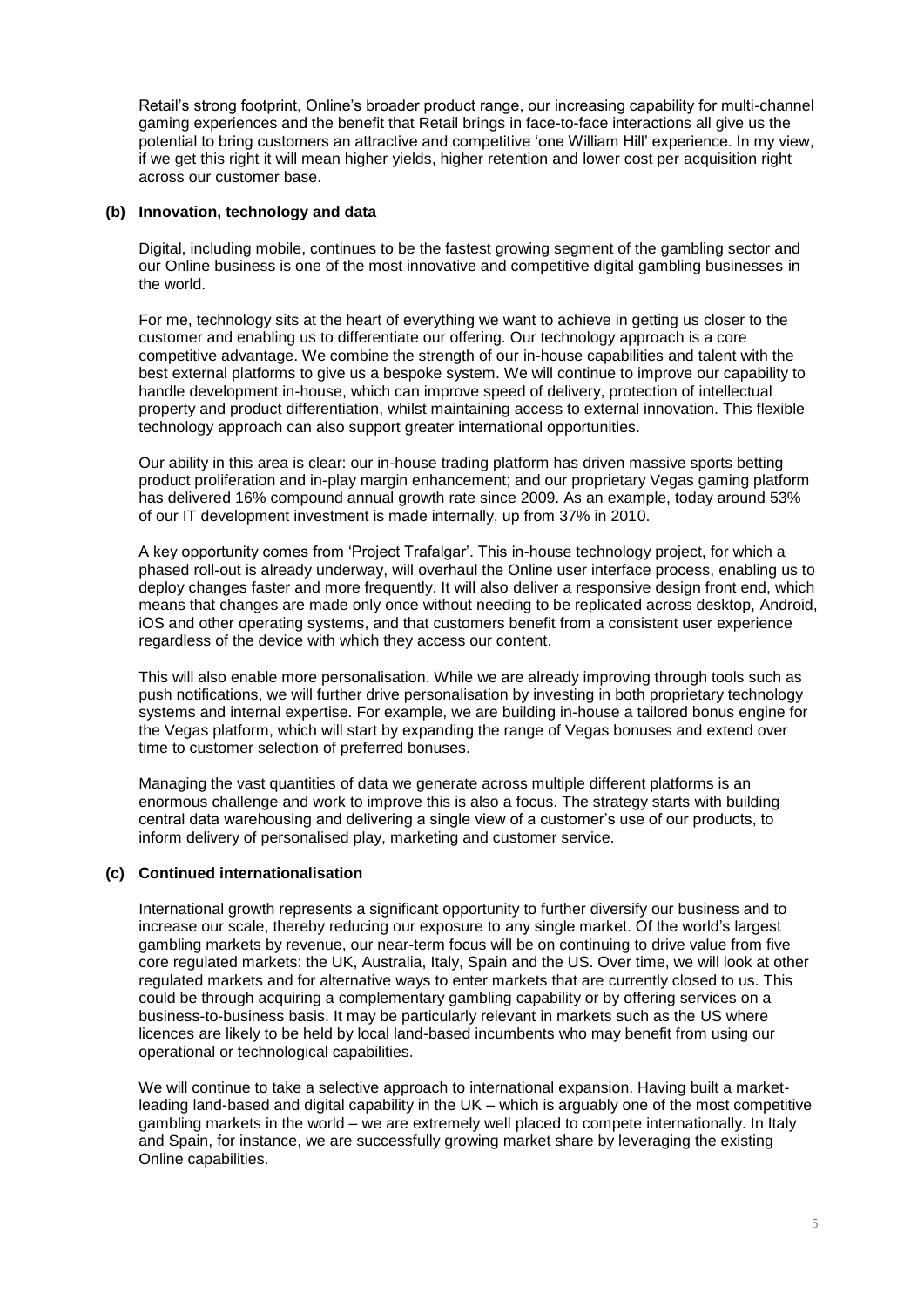Finally, in my view William Hill has developed and recruited exceptional talent in core capabilities as diverse as trading, IT and marketing, and we have an outstanding team. Our ability to attract and retain innovative and experienced leaders has been pivotal to our success over the last six years. We will continue to build on this strength as the needs of the Group evolve. I am privileged to be leading this extraordinary group of people and look forward to working with them as we embark on the next phase of William Hill's development.

### **OPERATING REVIEW**

### **Online (32% of Group revenue)**

|                               | H1 2014<br>£m | H1 2013<br>£m | Change<br>% |
|-------------------------------|---------------|---------------|-------------|
| Sportsbook amounts wagered    | 1,951.4       | 1,383.5       | $+41%$      |
| Gross win margin              | 7.1%          | 9.0%          | $-1.9$ ppts |
| Online net revenue            | 261.1         | 233.9         | $+12%$      |
| Sportsbook net revenue        | 121.4         | 116.0         | $+5%$       |
| Gaming net revenue            | 139.7         | 117.9         | $+18%$      |
| Operating costs               | (155.2)       | (133.5)       | $+16%$      |
| Operating profit <sup>1</sup> | 81.1          | 80.2          | $+1%$       |

Sportsbook wagering and gaming net revenue continue to grow strongly, benefiting from the continued investment in the scale and performance of our product range, the quality of our user experience and the effectiveness of our marketing. Ahead of the introduction of the Point of Consumption Tax, we continue to drive growth rates significantly ahead of structural UK digital gambling market growth. This track record of growth has been built over the last five years with Sportsbook net revenue delivering a 50% compound annual growth rate between 2009 and 2013 against a market growth rate of 16%. 8

Online net revenue grew with a return to stronger growth rates in gaming net revenue and a continuation of excellent Sportsbook wagering growth rates, helped by the World Cup. A weaker gross win margin reflected primarily the previously highlighted customer-friendly sporting results in Q1 versus the comparable but results in Q2 were also behind the prior year (Q2 2014 7.1% versus 8.1% Q2 2013). Growth in gaming net revenue has improved significantly following recent enhancements of user experience and expansion of our product range. Within this, Casino net revenue (including our Vegas, Games and Skill platforms and the Playtech Casino) grew 25%, Bingo fell 6% and Poker fell 17%.

During the period, 82% of Online revenues came from our core markets of the UK, Italy and Spain (H1 2013: 81% from core markets). Performance in Italy and Spain has been strong, with net revenue up 44% and 101%, respectively, and with good market share gains in the period. Sports and casino mobile products have been launched and have proved effective, with 21% and 46% of net revenue in each market, respectively, coming via smartphones and tablets. Our marketing investment is also proving effective with the William Hill brand ranking first for spontaneous awareness in Italy and second in Spain. Together, these two markets made an operating loss of £2.8m in the period.

Marketing investment was c£7m or 11% higher, equating to 28% of net revenue. This reflects a first half weighting driven by the World Cup. Sportsbook free bets were equivalent to 0.9% of amounts wagered, in line with our guidance. Other operating costs grew 22% with headcount and cost growth supporting and reflecting increased levels of investment in our product, platform and user experience.

In May, the Gambling (Licensing and Advertising) Bill received Royal Assent and the Government has set a deadline of 1 October for the licensing of operators. We are making good progress towards meeting the licensing conditions and are on track to meet this deadline.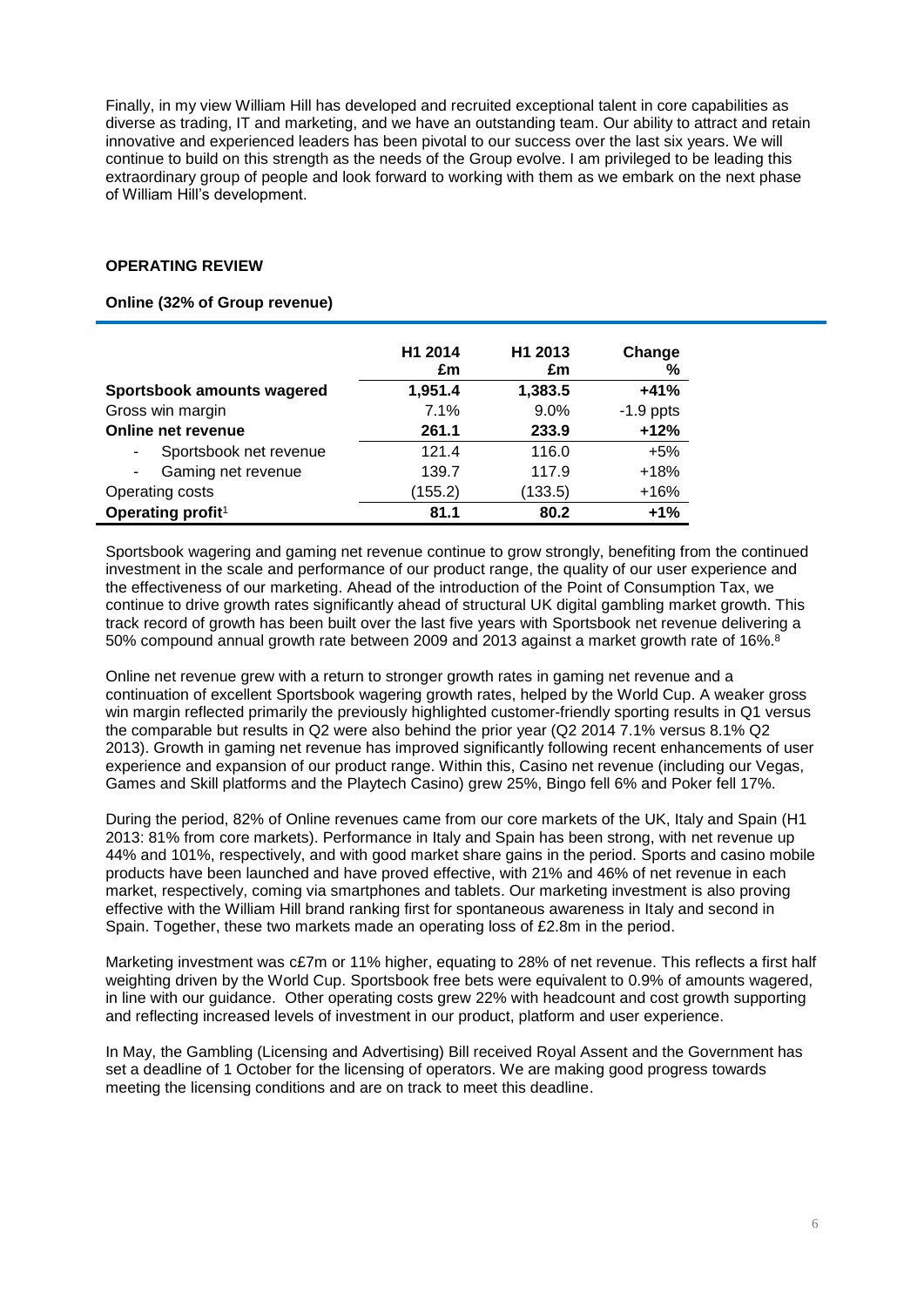### **Retail (58% of Group revenue)**

|                                         | H1 2014<br>£m | H <sub>1</sub> 2013<br>£m | Change<br>℅ |
|-----------------------------------------|---------------|---------------------------|-------------|
| Over-the-counter (OTC) amounts wagered  | 1,281.9       | 1,256.3                   | $+2%$       |
| Gross win margin                        | 18.0%         | 19.7%                     | $-1.7$ ppts |
| Retail net revenue <sup>3</sup>         | 463.1         | 463.6                     | $-0%$       |
| OTC net revenue                         | 231.1         | 247.4                     | $-7%$       |
| Gaming machine net revenue <sup>3</sup> | 232.0         | 216.2                     | $+7%$       |
| Operating costs                         | (256.0)       | (254.6)                   | $+1%$       |
| Operating profit <sup>1</sup>           | 100.3         | 107.6                     | $-7%$       |

On an underlying basis after adjusting for the change to Machine Games Duty (MGD) in February 2013, Retail net revenue was down 1% and gaming machine net revenue was up 5%.

Notwithstanding growth in over-the-counter (OTC) wagering, the combined effect of the customerfriendly sporting results in this half and an unusually high gross win rate in H1 2013 was a year-on-year swing in the gross win margin of 1.7 percentage points, resulting in lower OTC net revenue. OTC amounts wagered included the benefit of the World Cup in the second quarter.

The roll-out of the next-generation Eclipse machine to the first half of the estate was completed in the second quarter. Since the period end, we have extended our contract with Inspired Gaming to 2019 and plan to roll out Eclipse to the remainder of the estate from August 2014. Gross win per machine per week increased from £910 to £931. Underlying machines net revenue in Q2 was up 4%, following on from the 5% growth rate seen in Q1.

There was an average of 2,436 shops in the period, around 2% higher than the prior year. We continue to invest in expanding and enhancing the estate, opening 20 new licences, re-siting five shops and closing nine shops in the normal course of business. In relation to the previously announced intention to close 109 shops following HM Treasury's announcement of an increase in MGD from 20% to 25% from 1 March 2015, we have now closed 70 shops since the period end and a further 12 will close very shortly. The total exceptional provision taken in H1 in relation to these 82 shops is £16.6m.

Operating costs were broadly in line with the prior year, benefiting from reduced staffing costs as we extended single manning, where appropriate, to evening hours from 1 April 2014 and as we rolled over additional repair and maintenance costs incurred in H1 2013.

Operating profit<sup>1</sup>, reflecting the impact of lower OTC net revenue, was below the prior year despite this strong cost control performance.

### **William Hill Australia (7% of Group revenue)**

|                               |               | On a reported basis       |             | On a pro-forma constant currency basis |             |  |  |
|-------------------------------|---------------|---------------------------|-------------|----------------------------------------|-------------|--|--|
|                               | H1 2014<br>£m | H <sub>1</sub> 2013<br>£m | Change<br>% | H <sub>1</sub> 2013<br>£m              | Change<br>% |  |  |
| <b>Amounts wagered</b>        | 724.1         | 422.3                     | $+71%$      | 659.0                                  | $+10%$      |  |  |
| Gross win margin              | 8.6%          | 7.8%                      | $+0.8$ ppts | 8.7%                                   | $-0.1$ ppts |  |  |
| Net revenue                   | 58.9          | 30.8                      | $+91%$      | 54.8                                   | $+7%$       |  |  |
| Operating costs               | (33.8)        | (20.4)                    | $+66%$      | (37.4)                                 | $-10%$      |  |  |
| Operating profit <sup>1</sup> | 10.5          | 3.7                       | $+184%$     | 5.4                                    | $+94%$      |  |  |

William Hill Australia incorporates the Sportingbet and Centrebet brands acquired in March 2013 and the tomwaterhouse.com brand acquired in August 2013.

At the 2013 interim results, we laid out a plan for improving the digital capability of William Hill Australia to enable the business to capitalise on the strong structural growth in the Australian digital gambling market, which is projected to grow at 14% a year over the next five years<sup>8</sup>.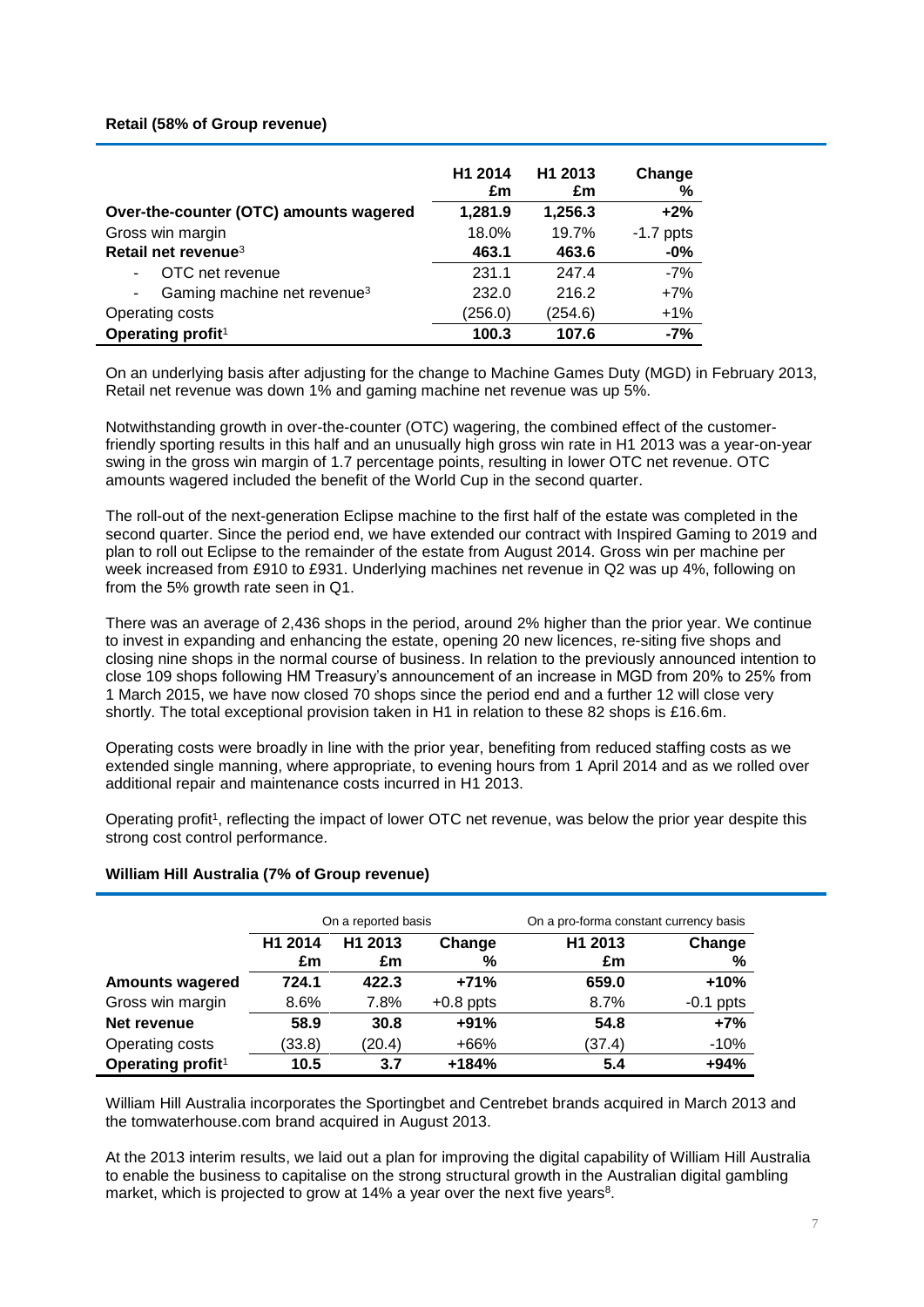We have now successfully executed on the major components of this plan. In March 2014 we launched a new sportingbet.com.au website, using responsive design technology to provide an improved and consistent user experience across all platforms, from desktop through mobile devices. In April, we integrated the tomwaterhouse.com business, transferring its website onto the proprietary William Hill Australia technology platform and achieving the planned synergies from integrating the operational teams.

The process of rebalancing the total marketing investment towards online and free-to-air TV advertising continues as we roll off further sponsorship contracts over time. The Sportingbet brand advertising campaign using Australian cricket legend Shane Warne has proved popular and we saw an acceleration in new accounts after its launch.

On a constant currency pro-forma basis, wagering was up 10% and net revenue up 7%. With costs reducing following the integration of tomwaterhouse.com, operating profit<sup>1</sup> has near doubled.

In recent weeks, Racing Victoria and Racing Queensland have announced increases to the race field fees charged to bookmakers on racing turnover or net revenue, applicable from 1 July 2014. The unmitigated impact of the revisions announced so far is estimated to be cA\$10m on a full-year basis. Whilst we are currently assessing potential mitigation factors, there can be no certainty that any such savings will ensue.

On 16 July, we announced the appointment of Tom Waterhouse as CEO of William Hill Australia and the early settlement of the tomwaterhouse.com earn-out for A\$5m (£2.8m) in cash. This compared to an earn-out potential valued at A\$1m at the end of 2013.

#### **Other channels (3% of Group revenue)**

William Hill US continues to perform strongly with amounts wagered up 22%. Net revenue was 27% higher at £12.2m (H1 2013: £9.6m) with a gross win margin of 7.8% (H1 2013: 7.5%). Operating costs were 4% higher and operating profit<sup>1</sup> increased by 383% to £2.9m (H1 2013: £0.6m).

During the period, the US Supreme Court declined to hear New Jersey's appeal in the legal case aimed at seeking to overturn the Federal prohibition on sports betting outside Delaware, Nevada, Oregon and Montana. New Jersey is currently assessing whether the previous court decision and legal points raised in that legal case create a route for it to repeal the prohibition of sports betting without breaching any Federal law. William Hill US is well positioned to take advantage, given its existing deal with Monmouth Park race track, should this be possible.

Telephone made a small operating loss<sup>1</sup> of £0.5m in the period (H1 2013: £1.9m profit). Amounts wagered were down 15% and net revenue was down 38% to £6.3m (H1 2013: £10.1m) on a reduced gross win margin of 6.0% (H1 2013: 7.9%). Operating costs reduced 17%.

### **FINANCIAL REVIEW**

Operating profit<sup>1</sup> for the first half of 2014 was £176.9m, c2% below the comparable period (H1 2013: £181.4m). Pre-exceptional profit before tax for the year was £148.2m (H1 2013: £156.2m) and preexceptional profit after tax attributable to equity holders was £119.7m, 8% below the comparable period (H1 2013: £130.6m).

Basic adjusted earnings per share (EPS) at 14.1p, was 16% below the prior year. A key factor behind both the fall in profit after tax and the fall in basic adjusted EPS was the increase in effective tax rates in 2014, with H1 2013 basic adjusted EPS benefiting from a very low 6.6% effective tax rate following the release of deferred tax provisions arising from the enacted reduction in corporation tax rates. This compares to an effective pre-exceptional tax rate of 19.2% in the first half of 2014. The adjustments made to basic EPS relate to exceptional items and the amortisation of acquired intangible assets, adjustments which reflect the key business metric of operating profit<sup>1</sup> and give a better sense of underlying business progress. Basic EPS was down 22% to 11.3p (H1 2013: 14.5p).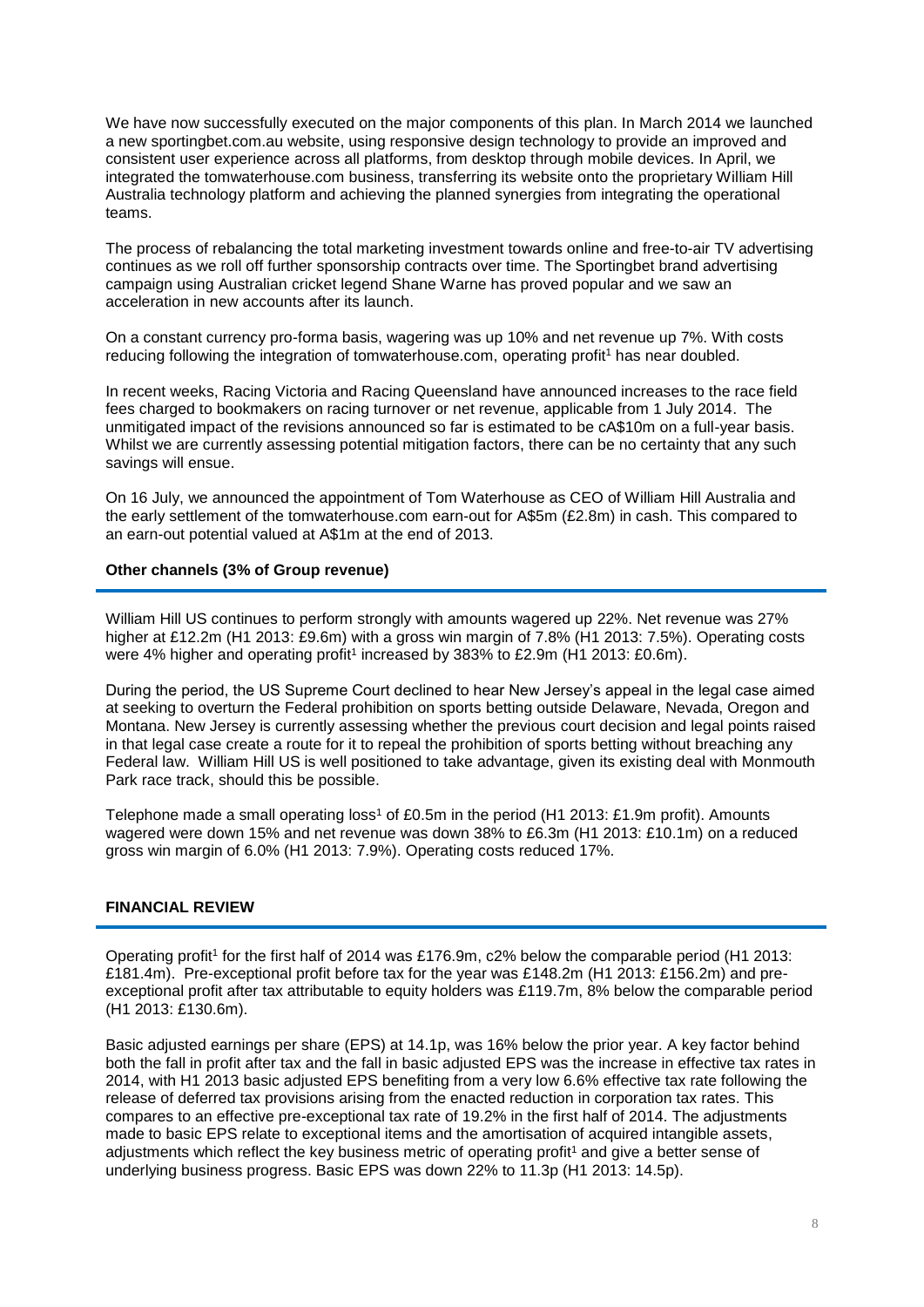#### *Pre-exceptional Income Statement*

Group net revenue, at £805.2m, was up 7% on the prior period (H1 2013: £751.6m). Retail net revenue was flat, albeit this was flattered slightly by the onset of Machine Games Duty, which was present only for five months of the comparative period. On an underlying basis, Retail net revenue<sup>3</sup> fell 1%, with growth in machines and OTC wagering not offsetting the decline in gross win percentage. Online net revenue grew 12%: Sportsbook net revenue grew 5% and gaming grew more strongly, at 18%. Australian net revenue grew 91%, with the rate of growth benefiting from a part-year ownership in the prior period.

Cost of sales grew £17.9m or 14% from £129.6m in 2013 to £147.5m in 2014. Retail saw £5.4m of additional costs primarily driven by additional Machine Games Duty, Online cost of sales grew £4.6m driven primarily by additional taxation from growth in licensed territories and Australia contributed an additional £7.9m of costs, in part driven by a full period of ownership.

Pre-exceptional net operating expenses, which includes other operating income but excludes amortisation of acquired intangibles, grew by £38.8m or 9% from £441.9m in H1 2013 to £480.7m in H1 2014. Australia contributed £13.4m of the additional operating expense, Online £21.7m and Retail £1.4m with other operating cost growth adding £2.3m.

Total Online cost growth of 16% came from a combination of an 11% increase in marketing costs and increases in staff together with other cost growth in communications and hosting, software fees, ITrelated depreciation and bank charges. Retail costs reflected good cost control, growing by only around 1%, with absolute reductions in staff costs as a result of the extension of single-manning to evening shifts in certain locations. Net corporate costs grew by £3.3m from £14.0m in 2013 to £17.3m in 2014, the majority of which related to increased staff incentive provisions. Other operating income was £4.1m (H1 2013: £3.3m).

The Group's contribution from its associate, SIS, during 2014 reflected a modest loss at £0.1m (H1 2013: £1.3m profit).

Prior to amortisation of acquired intangibles, the Group made £176.9m (H1 2013 £181.4m). After £4.5m of amortisation (H1 2013 £5.4m), Group pre-exceptional earnings before interest and tax was down around 2% to £172.4m (H1 2012: £176.0m).

Pre-exceptional net finance costs rose from £19.8m in the comparable period to £24.2m in H1 2014. The primary reason for the increase was the full half year impact in 2014 of the £375m bond issued towards the end of H1 2013, the proceeds of that bond being used to repay short term debt taken on to fund acquisitions. Pre-exceptional pre-tax profit for the first half was £148.2m (H1 2013: £156.2m).

### *Exceptional costs*

Total exceptional costs before tax were £26.4m (H1 2013: £12.6m). The major item was a £16.6m provision for the costs of closure of 82 Retail shops following the Group's announcement earlier in the year arising from an announced increase in MGD. The Group is currently reviewing performance of the final 27 shops identified in its previous announcement.

The Group incurred £3.3m of costs relating to the acquisition and integration of tomwaterhouse.com into its existing Australian operations, which together with £2.0m incurred in 2013 meant £5.3m of exceptional items in total. The integration is now complete. In the second quarter, the Australian management team was restructured, and this led to an additional £1.8m of costs being incurred. In relation to the tomwaterhouse.com acquisition, a contractual earn-out, previously valued at A\$1m, was settled early for a consideration of A\$5m. This earn-out related to a forecast period of performance in 2015 and the early settlement reflected both current views of the likely outcome and an opportunity to simplify management and organisation structure.

The Group incurred £0.5m of interest in relation to the repayment of a VAT refund which was provided for in 2013, and the Group has incurred £2m of exceptional finance costs in connection with the early termination of its 2010 Revolving Credit Facility, following the refinancing of this facility.

#### *Taxation*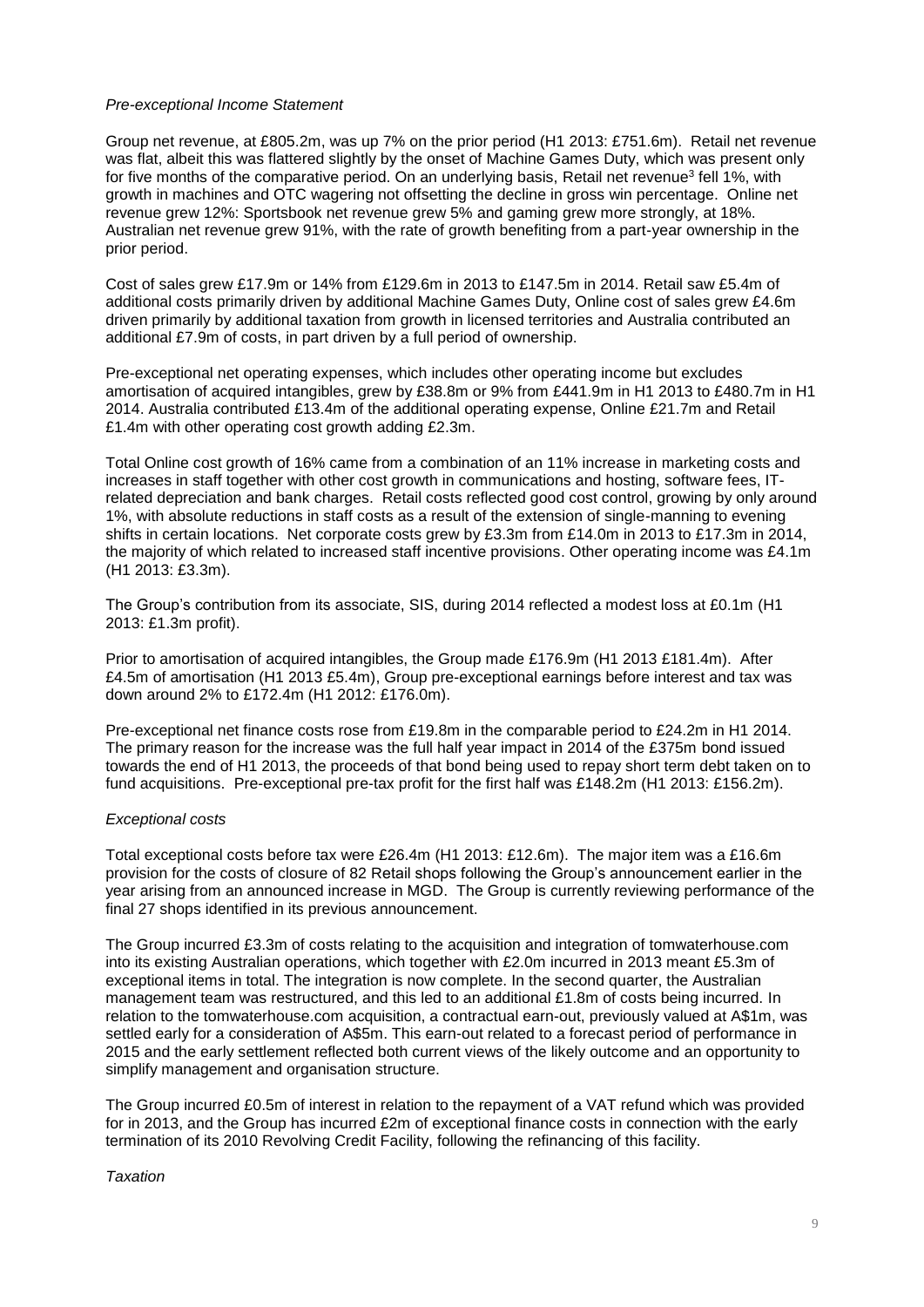The Group incurred £28.5m of pre-exceptional tax on profits in H1, at an effective tax rate of 19.2%. There are a number of ongoing tax matters that are being progressed that may reduce this effective tax rate by the end of this year but, in the absence of certainty on timing of the closure of any of these items, we now assume a 19% tax rate for 2014 (cash tax rate 20%) versus the previously indicated 18%.

This is as compared to a pre-exceptional tax on profit of £10.3m in H1 2013 at an effective tax rate of 6.6%. This very low rate in the prior year was caused by one-off non-cash deferred tax credits arising from the enacted reduction of the UK Corporation tax rate. In the absence of the deferred tax credit, the effective tax rate in H1 2013 would have been 18.7%.

Tax on exceptional items was a £5.3m credit (H1 2013: £0.4m credit), making the total tax for the Group for the first half of £23.2m (H1 2013: £9.9m).

### *Cash flow and balance sheet*

The Group activities continue to generate good levels of cash from operating activities: £175.6m of cash inflow from operating activities in the half (H1 2013: £134.1m). Versus the comparable period the Group saw favourable working capital inflows (£10.5m inflow in H1 2014 versus £16.5m outflow in H1 2013) together with a reduction in cash tax payments and fewer cash exceptional costs. The Group invested £34.3m on capital expenditure in the period (H1 2013: £34.7m). The Group continues to expect full-year capital expenditure to be in the range of £80-90m. Other significant cash outflows in the first half included £68.9m in dividend payments and £4.1m on arrangement and participation fees in connection with the Group's new revolving credit facility. The prior year saw £21.6m in distributions made to non-controlling interests but this cash outflow ceased following the purchase of the William Hill Online non-controlling interest in the second quarter of 2013.

As at 1 July 2014, the Group had drawn borrowings of £845m and net debt for covenant purposes fell by £76m to £720m (31 December 2013: £796m) following an acquisition-driven growth of debt in 2013. This reflects a net debt over EBITDA ratio of 1.8 times.

The Group saw its pension scheme move into surplus in 2014, moving from a year end deficit of £17.5m to a half year asset of £3.5m. The major drivers of this were a £10m reduction in liability valuations and an additional £7m of investment gain. Separately, following a formal actuarial valuation as at 30 September 2013, the Group entered into a new 6 year funding agreement with the pension scheme trustee to make £9.4m of deficit repair payments annually until May 2019. This agreement reflects the actuarial basis deficit rather than the accounting basis surplus.

### **FISCAL AND REGULATORY UPDATE**

On 1 March 2014, the major UK retail bookmakers completed implementation of their voluntary Code for Responsible Gambling. This was a major step forward in developing a consistent responsible gambling approach across the industry, with higher profile messaging in and around LBOs, increased staff interactions with at risk customers and technology changes to give customers greater control of their gaming machine use.

On 30 April the DCMS announced plans for further player protection measures, including requiring gaming customers who want to bet over £50 in a single play to use an account or to load cash over-thecounter. The legislation to implement this is expected in the autumn and we anticipate a six-month window to effect the necessary technical changes.

We look forward to seeing the output of the Responsible Gambling Trust / NatCen research, which is looking to identify harmful patterns of play and appropriate measures to impact those patterns without impacting the experience for the majority of customers who do not experience such problems. The report is expected in or around October.

Over time, the combined data from the implementation of these emerging player protection measures and the Code, together with the output from the research, will give us useful insights into ways of most effectively promoting responsible gambling in our LBOs.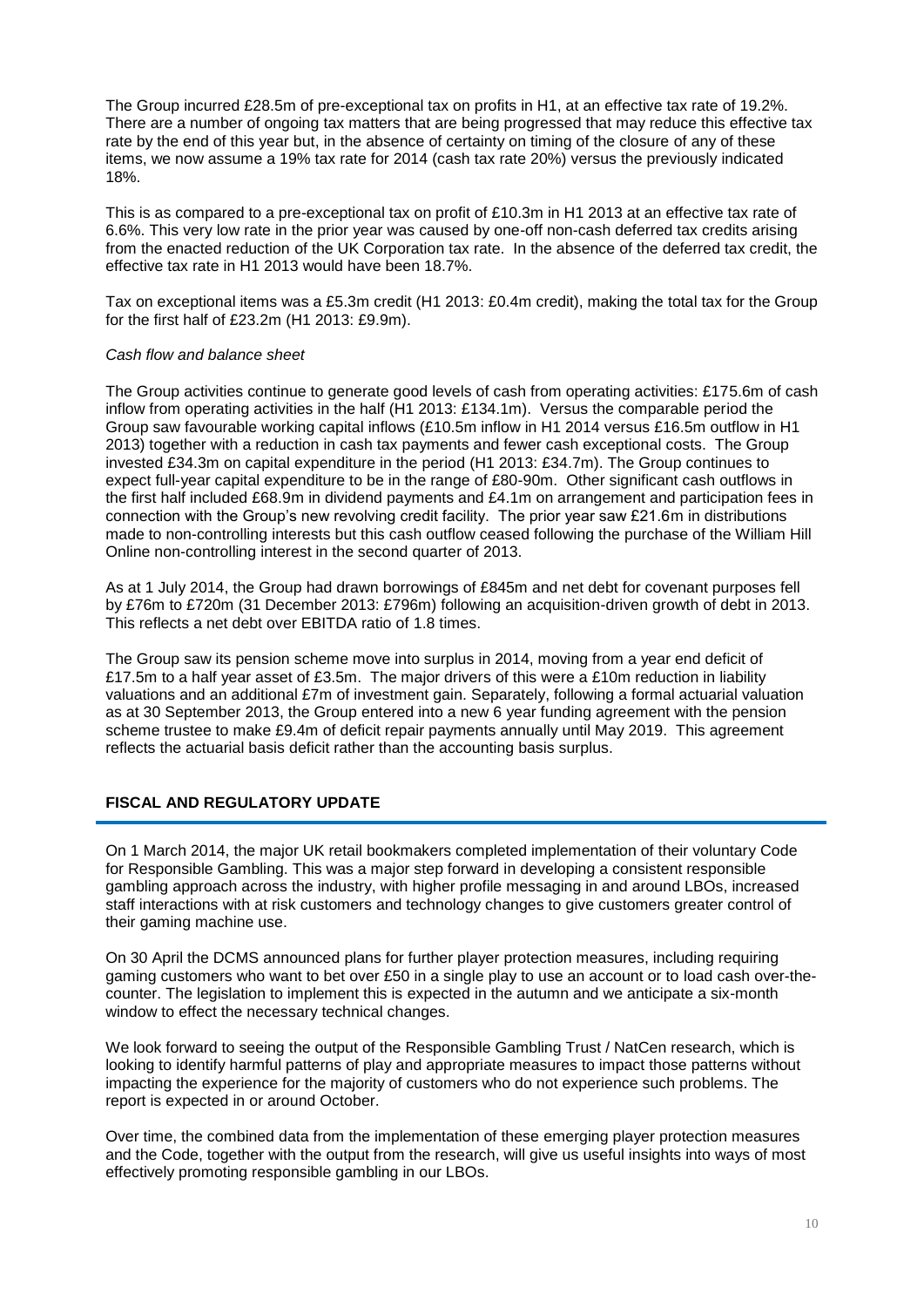The Government intends to consult on proposals to require bookmakers to submit a planning application to local authorities to open a new LBO by putting betting shops into a separate use class. The DCMS has also requested an industry review of its voluntary advertising code, including consultation with the Advertising Standards Authority, which is ongoing.

Separately from this, in March the UK Government announced that MGD would increase from 20% to 25% from 1 March 2015. On the basis of 2013 gaming machine gross win, the impact of this increase would have been £22m.

The Gambling (Licensing and Advertising) Bill gained Royal Assent on 15 May 2014. The Act amended the 2005 Gambling Act to provide greater protection measures for users in Great Britain of remote gambling services, including online betting and gaming, and telephone betting. The Government has set a deadline of 1 October for the licensing of operators. The Act included a provision to give the Secretary of State the power to extend the UK Horseracing Levy to licensed online operators based outside the UK. Formal consultation on this is ongoing, with a further consultation on alternatives to the Levy due to commence in the autumn.

### **OUTLOOK AND DIVIDEND**

The Board remains confident in its expectations for the full year, assuming normalised sporting results, and has declared an interim dividend of 4.0p per share (H1 2013: 3.7p per share). It is payable on 5 December 2014, the ex-dividend date is 23 October 2014 and the record date is 24 October 2014. The Group estimates that approximately 877 million shares will qualify for the interim dividend.

### **PRINCIPAL RISKS**

The key risks areas for 2014 for the Group are identified as:

- UK and overseas regulation;
- UK and overseas taxation and duties;
- key supplier relationships;
- business continuity and disaster recovery preparedness;
- UK and international growth opportunities;
- data protection and technology risk;
- regulatory compliance; and
- recruitment and retention of key employees and succession planning.

These are discussed in more detail in our 2013 Annual Report which is available on our corporate website at www.williamhillplc.com.

### **RESPONSIBILITY STATEMENT OF THE DIRECTORS IN RESPECT OF THE INTERIM RESULTS ANNOUNCEMENT**

The directors confirm that, to the best of their knowledge:

- the unaudited condensed consolidated financial statements have been prepared in accordance with IAS 34, "Interim Financial Reporting"; and
- the interim management report includes a fair review of the information required by Disclosure and Transparency Rule 4.2.7R and Disclosure and Transparency Rule 4.2.8R.

Neither the Company nor the directors accepts any liability to any person in relation to the half-year financial report except to the extent that such liability could arise under English law. Accordingly, any liability to a person who has demonstrated reliance on any untrue or misleading statement or omission shall be determined in accordance with section 90A and schedule 10A of the Financial Services and Markets Act 2000.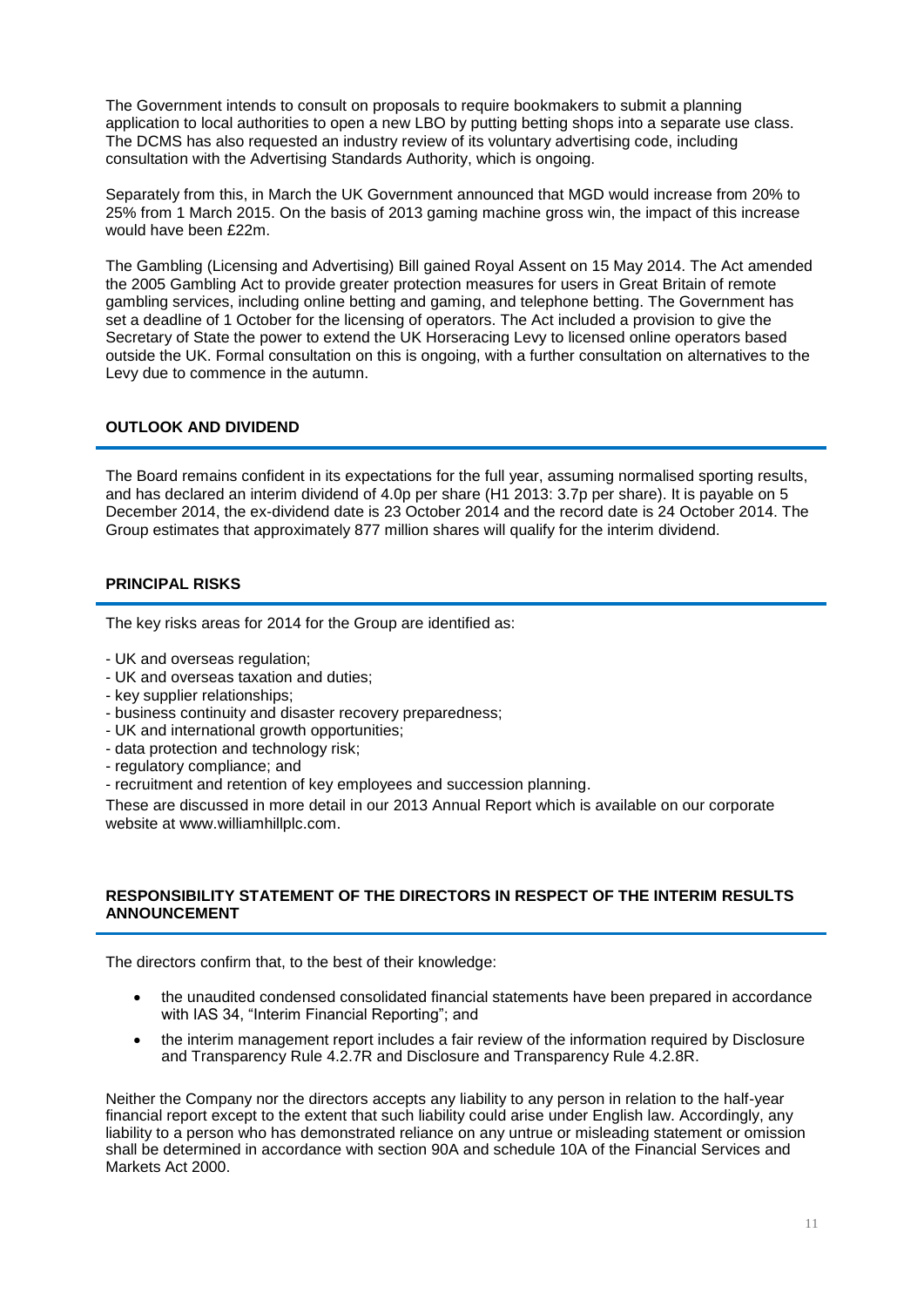By order of the Board,

| J. Henderson                   | N. Cooper              |
|--------------------------------|------------------------|
| <b>Chief Executive Officer</b> | Group Finance Director |
| 1 August 2014                  | 1 August 2014          |

#### **Reference notes**

- (1) Operating profit/loss is defined as pre-exceptional profit/loss before interest and tax, before the amortisation of
- specifically identified intangible assets recognised on acquisitions, amounting to £4.5m in H1 2014 (H1 2013: £5.4m). (2) References to digital channels include Online and William Hill Australia but exclude Telephone and mobile for William Hill US.
- (3) Group, Retail and gaming machine net revenue growth is flattered by the transition from VAT and Amusement Machine Licence Duty to Machine Games Duty (MGD) on 1 February 2013.
- (4) On a pro forma, constant currency basis.<br>(5) The contribution of Sportingbet Australia
- The contribution of Sportingbet Australia is included in the results from 19 March 2013 and tomwaterhouse.com is included from 12 August 2013.
- (6) Basic EPS is based on an average of 870.1 million shares for H1 2014 and an average of 815.6 million shares for H1 2013, including an adjustment to reflect the impact of the rights issue completed on 5 April 2013. The prior year EPS numbers have been restated after an error was identified in the weighted average number of shares used following the rights issue. The fully diluted average number of shares is 829.4 million shares. Adjusted EPS is stated before exceptional items and amortisation of specifically identified intangible assets recognised on acquisitions.
- (7) Kantar Retail Gambling Tracker Q4 2013.
- $H2GC.$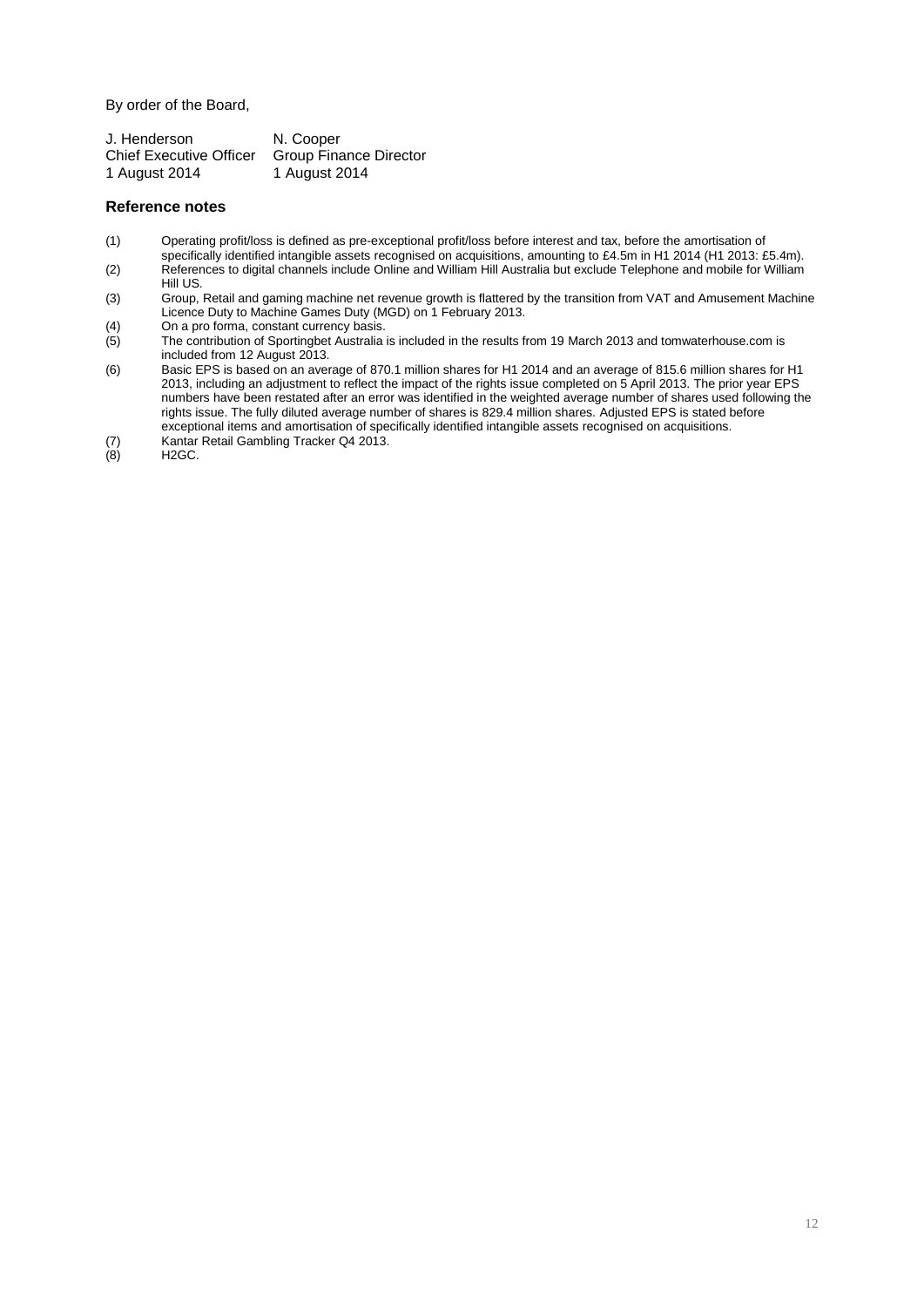## **William Hill PLC Interim Consolidated Income Statement (unaudited)**

|                                |                |                                             |                                               | 26 weeks<br>ended             |                                      |                                        | 26 weeks<br>ended             | 52 weeks<br>ended                  |
|--------------------------------|----------------|---------------------------------------------|-----------------------------------------------|-------------------------------|--------------------------------------|----------------------------------------|-------------------------------|------------------------------------|
|                                | <b>Notes</b>   | <b>Before</b><br>exceptional<br>items<br>£m | <b>Exceptional</b><br>items<br>(note 3)<br>£m | 1 July<br>2014<br>Total<br>£m | Before<br>exceptional<br>items<br>£m | Exceptional<br>items<br>(note 3)<br>£m | 2 July<br>2013<br>Total<br>£m | 31 December<br>2013<br>Total<br>£m |
| <b>Continuing Operations</b>   |                |                                             |                                               |                               |                                      |                                        |                               |                                    |
| <b>Amounts wagered</b>         | $\overline{2}$ | 4,611.5                                     | $\overline{\phantom{a}}$                      | 4,611.5                       | 3,670.1                              | $\overline{a}$                         | 3,670.1                       | 7,800.8                            |
| <b>Revenue</b>                 | $\overline{2}$ | 805.2                                       |                                               | 805.2                         | 751.6                                |                                        | 751.6                         | 1,486.5                            |
| Cost of sales                  | 2              | (147.5)                                     | $\overline{\phantom{a}}$                      | (147.5)                       | (129.6)                              | L,                                     | (129.6)                       | (272.2)                            |
| <b>Gross profit</b>            | $\overline{2}$ | 657.7                                       | Ξ.                                            | 657.7                         | 622.0                                | $\overline{\phantom{0}}$               | 622.0                         | 1,214.3                            |
| Other operating income         |                | 4.1                                         | $\overline{\phantom{0}}$                      | 4.1                           | 3.3                                  | ÷                                      | 3.3                           | 7.4                                |
| Other operating expenses       | 3              | (489.3)                                     | (24.4)                                        | (513.7)                       | (450.6)                              | (10.9)                                 | (461.5)                       | (922.1)                            |
| Share of results of associates |                | (0.1)                                       |                                               | (0.1)                         | 1.3                                  |                                        | 1.3                           | 3.4                                |
| Profit before interest and tax | $\overline{2}$ | 172.4                                       | (24.4)                                        | 148.0                         | 176.0                                | (10.9)                                 | 165.1                         | 303.0                              |
| Investment income              | 2,4            | 0.5                                         | $\overline{\phantom{a}}$                      | 0.5                           | 0.6                                  | $\overline{\phantom{m}}$               | 0.6                           | 1.1                                |
| Finance costs                  | 2,3,5          | (24.7)                                      | (2.0)                                         | (26.7)                        | (20.4)                               | (1.7)                                  | (22.1)                        | (47.1)                             |
| Profit before tax              | $\overline{2}$ | 148.2                                       | (26.4)                                        | 121.8                         | 156.2                                | (12.6)                                 | 143.6                         | 257.0                              |
| Tax                            | 3,6            | (28.5)                                      | 5.3                                           | (23.2)                        | (10.3)                               | 0.4                                    | (9.9)                         | (30.5)                             |
| Profit for the period          |                | 119.7                                       | (21.1)                                        | 98.6                          | 145.9                                | (12.2)                                 | 133.7                         | 226.5                              |
| Attributable to:               |                |                                             |                                               |                               |                                      |                                        |                               |                                    |
| Equity holders of the parent   |                | 119.7                                       | (21.1)                                        | 98.6                          | 130.6                                | (12.2)                                 | 118.4                         | 211.2                              |
| Non-controlling interest       |                |                                             |                                               |                               | 15.3                                 |                                        | 15.3                          | 15.3                               |
|                                |                | 119.7                                       | (21.1)                                        | 98.6                          | 145.9                                | (12.2)                                 | 133.7                         | 226.5                              |
| Earnings per share (pence)     |                |                                             |                                               |                               |                                      |                                        |                               |                                    |
| Basic (restated)               | 8              |                                             |                                               | 11.3                          |                                      |                                        | 14.5                          | 25.2                               |
| Diluted (restated)             | 8              |                                             |                                               | 11.2                          |                                      |                                        | 14.3                          | 24.7                               |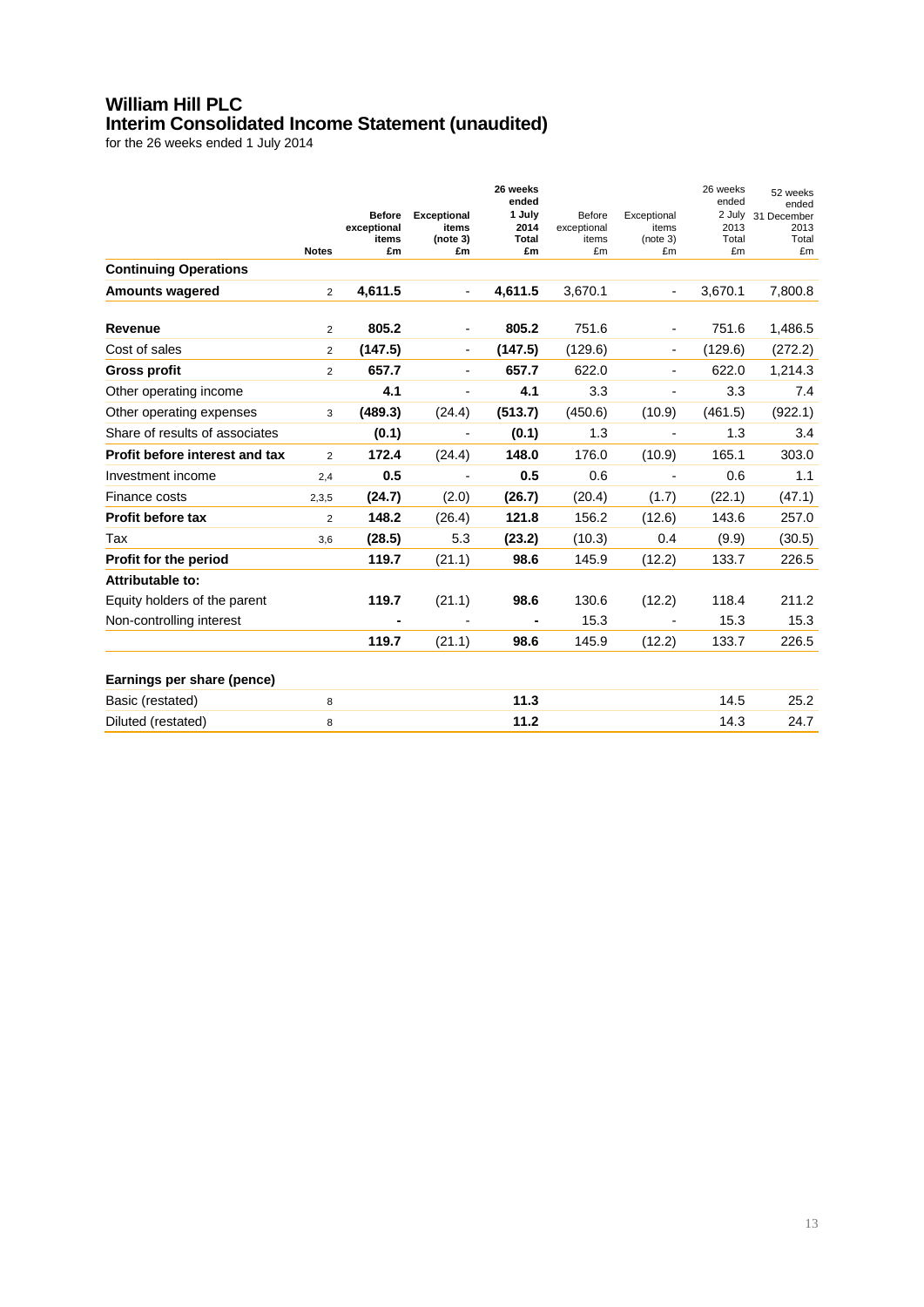### **William Hill PLC Interim Consolidated Statement of Comprehensive Income (unaudited)**

|                                                                     | 26 weeks<br>ended<br>1 July<br>2014<br>£m                                                                                                                                                    | 26 weeks<br>ended<br>2 July<br>2013<br>£m | 52 weeks<br>ended<br>31 December<br>2013<br>£m |
|---------------------------------------------------------------------|----------------------------------------------------------------------------------------------------------------------------------------------------------------------------------------------|-------------------------------------------|------------------------------------------------|
| Profit for the period                                               | 98.6<br>133.7<br>17.0<br>(4.9)<br>(3.4)<br>(1.4)<br>13.6<br>(6.3)<br>(0.1)<br>9.1<br>(11.9)<br>(11.9)<br>9.0<br>22.6<br>(18.2)<br>121.2<br>115.5<br>100.2<br>121.2<br>15.3<br>121.2<br>115.5 | 226.5                                     |                                                |
| Items that will not be reclassified subsequently to profit or loss: |                                                                                                                                                                                              |                                           |                                                |
| Actuarial remeasurements in defined benefit pension scheme          |                                                                                                                                                                                              |                                           | (3.8)                                          |
| Tax on remeasurements in defined benefit pension scheme             |                                                                                                                                                                                              |                                           | (1.7)                                          |
|                                                                     |                                                                                                                                                                                              |                                           | (5.5)                                          |
| Items that may be reclassified subsequently to profit or loss:      |                                                                                                                                                                                              |                                           |                                                |
| Losses on cash flow hedges                                          |                                                                                                                                                                                              |                                           | (0.6)                                          |
| Exchange differences on translation of foreign operations           |                                                                                                                                                                                              |                                           | (98.6)                                         |
|                                                                     |                                                                                                                                                                                              |                                           | (99.2)                                         |
|                                                                     |                                                                                                                                                                                              |                                           |                                                |
| Other comprehensive income/(loss) for the period                    |                                                                                                                                                                                              |                                           | (104.7)                                        |
| Total comprehensive income for the period                           |                                                                                                                                                                                              |                                           | 121.8                                          |
| Attributable to:                                                    |                                                                                                                                                                                              |                                           |                                                |
| Equity holders of the parent                                        |                                                                                                                                                                                              |                                           | 106.5                                          |
| Non-controlling interest                                            |                                                                                                                                                                                              |                                           | 15.3                                           |
|                                                                     |                                                                                                                                                                                              |                                           | 121.8                                          |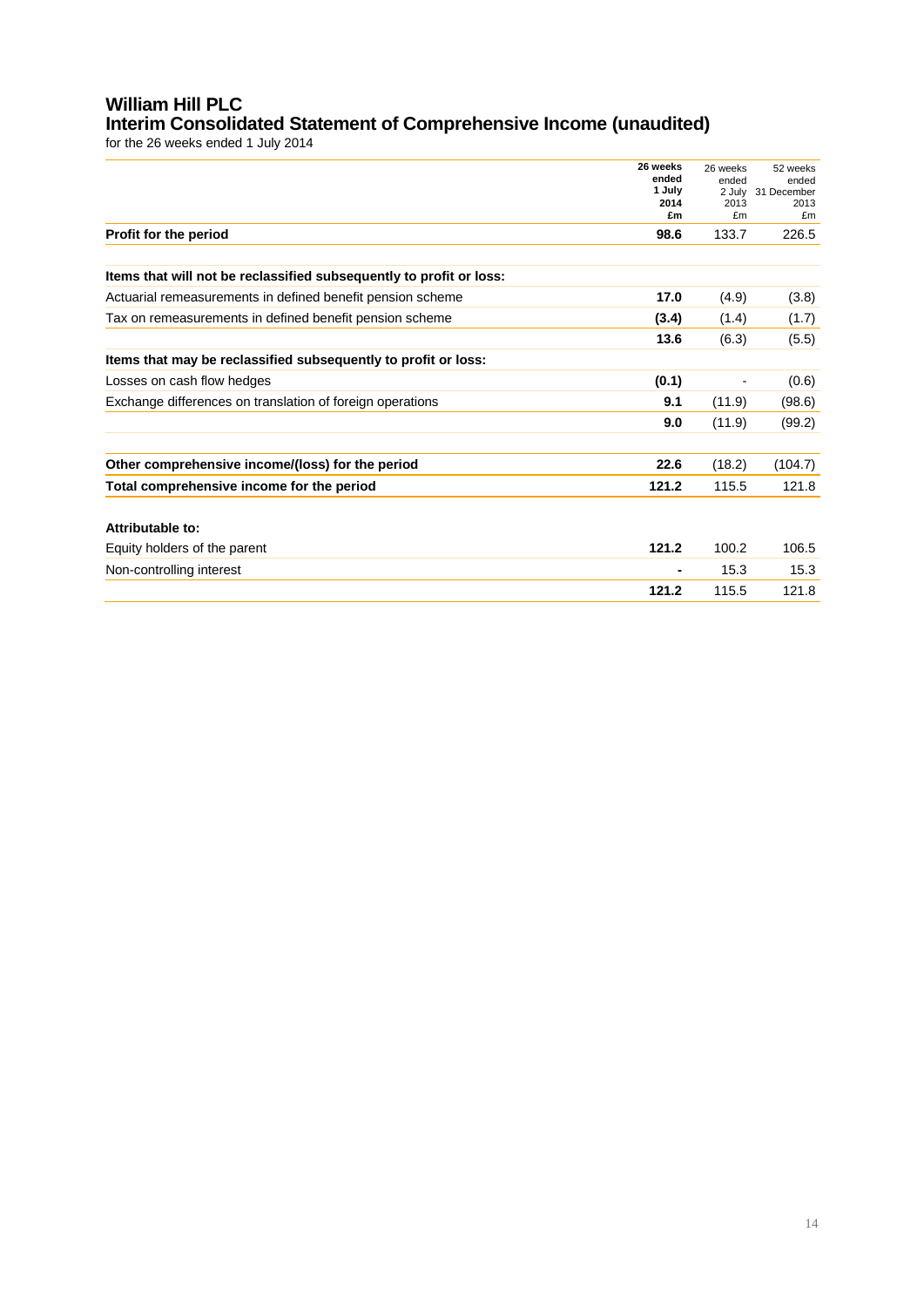## **William Hill PLC Interim Consolidated Statement of Changes in Equity (unaudited)**

|                                                       | Attributable to owners of the parent        |                                            |                                               |                             |                                      |                                                          |                         |                                        |
|-------------------------------------------------------|---------------------------------------------|--------------------------------------------|-----------------------------------------------|-----------------------------|--------------------------------------|----------------------------------------------------------|-------------------------|----------------------------------------|
| At 1 January 2014                                     | Called-up<br>share<br>capital<br>£m<br>86.7 | Share<br>premium<br>account<br>£m<br>680.7 | Capital<br>redemption<br>reserve<br>£m<br>6.8 | Merger<br>reserve<br>(26.1) | Own<br>shares<br>held<br>£m<br>(3.8) | Hedging<br>and<br>translation<br>reserve<br>£m<br>(99.9) | Retained<br>£m<br>378.9 | Earnings Total Equity<br>£m<br>1,023.3 |
| Retained profit for the financial period              |                                             |                                            |                                               |                             |                                      |                                                          | 98.6                    | 98.6                                   |
| Other comprehensive income for the period             | $\blacksquare$                              |                                            |                                               |                             | $\overline{\phantom{0}}$             | 9.0                                                      | 13.6                    | 22.6                                   |
| Total comprehensive income for the period             |                                             |                                            |                                               |                             |                                      | 9.0                                                      | 112.2                   | 121.2                                  |
| Purchase of own shares                                | 0.1                                         | $\overline{\phantom{0}}$                   |                                               | ۰                           | (5.0)                                |                                                          | 4.9                     |                                        |
| Transfer of own shares to recipients                  | -                                           | $\overline{\phantom{0}}$                   |                                               |                             | 8.4                                  | $\overline{\phantom{a}}$                                 | (8.4)                   |                                        |
| Other shares issued in the period                     | 0.7                                         | 0.2                                        |                                               |                             |                                      | $\overline{\phantom{a}}$                                 | (0.7)                   | 0.2                                    |
| Credit recognised in respect of share<br>remuneration |                                             |                                            |                                               |                             |                                      |                                                          | 3.9                     | 3.9                                    |
| Tax credit in respect of share remuneration           | $\blacksquare$                              | $\overline{\phantom{0}}$                   |                                               |                             |                                      | $\overline{\phantom{a}}$                                 | (0.4)                   | (0.4)                                  |
| Dividends paid (note 7)                               | -                                           |                                            |                                               |                             |                                      | $\overline{\phantom{a}}$                                 | (68.9)                  | (68.9)                                 |
| At 1 July 2014                                        | 87.5                                        | 680.9                                      | 6.8                                           | (26.1)                      | (0.4)                                | (90.9)                                                   | 421.5                   | 1,079.3                                |

|                              |                          |                    |                          |                |                | Hedging                  |                          | Total<br>attributable    |                          |                        |
|------------------------------|--------------------------|--------------------|--------------------------|----------------|----------------|--------------------------|--------------------------|--------------------------|--------------------------|------------------------|
|                              | Called-up                | Share              | Capital                  |                | Own            | and                      |                          | to owners                | Non-                     |                        |
|                              | share<br>capital         | premium<br>account | redemption<br>reserve    | Merger         | shares<br>held | translation<br>reserve   | Retained<br>Earnings     | of the<br>parent         | controlling              | interests Total Equity |
|                              | £m                       | £m                 | £m                       | reserve        | £m             | £m                       | £m                       | £m                       | £m                       | £m                     |
| At 2 January 2013            | 70.6                     | 321.4              | 6.8                      | (26.1)         | (2.7)          | (0.7)                    | 653.1                    | 1,022.4                  | 14.6                     | 1,037.0                |
| Retained profit for the      |                          |                    |                          |                |                |                          |                          |                          |                          |                        |
| financial period             | $\overline{\phantom{a}}$ |                    |                          |                |                | $\overline{a}$           | 118.4                    | 118.4                    | 15.3                     | 133.7                  |
| Other comprehensive loss     |                          |                    |                          |                |                |                          |                          |                          |                          |                        |
| for the period               |                          |                    |                          |                |                | (11.9)                   | (6.3)                    | (18.2)                   | $\overline{a}$           | (18.2)                 |
| <b>Total comprehensive</b>   |                          |                    |                          |                |                |                          |                          |                          |                          |                        |
| income for the period        |                          |                    |                          |                |                | (11.9)                   | 112.1                    | 100.2                    | 15.3                     | 115.5                  |
| Purchase of own shares       | 0.2                      |                    |                          |                | (0.4)          |                          |                          | (0.2)                    | $\overline{a}$           | (0.2)                  |
| Transfer of own shares to    |                          |                    |                          |                |                |                          |                          |                          |                          |                        |
| recipients                   | $\overline{\phantom{a}}$ |                    | $\blacksquare$           | $\overline{a}$ | 0.1            | $\blacksquare$           | (0.1)                    |                          | -                        |                        |
| Rights issue, net of costs   | 15.7                     | 357.7              | $\blacksquare$           | $\overline{a}$ |                | $\overline{\phantom{a}}$ | $\overline{\phantom{a}}$ | 373.4                    | $\overline{\phantom{a}}$ | 373.4                  |
| Other shares issued in the   |                          |                    |                          |                |                |                          |                          |                          |                          |                        |
| period                       | 0.1                      | 0.1                | $\overline{\phantom{a}}$ |                |                |                          | (0.1)                    | 0.1                      | ۰                        | 0.1                    |
| Credit recognised in respect |                          |                    |                          |                |                |                          |                          |                          |                          |                        |
| of share remuneration        | $\overline{a}$           |                    |                          |                |                |                          | 4.3                      | 4.3                      | $\overline{a}$           | 4.3                    |
| Tax credit in respect of     |                          |                    |                          |                |                |                          |                          |                          |                          |                        |
| share remuneration           |                          |                    |                          |                |                |                          | 3.0                      | 3.0                      | ۰                        | 3.0                    |
| Dividends paid (note 7)      |                          | $\overline{a}$     | $\overline{\phantom{a}}$ | $\overline{a}$ |                | $\overline{\phantom{a}}$ | (55.0)                   | (55.0)                   | $\overline{a}$           | (55.0)                 |
| Distributions to non-        |                          |                    |                          |                |                |                          |                          |                          |                          |                        |
| controlling interest         |                          |                    | $\overline{\phantom{a}}$ |                |                |                          |                          | $\overline{\phantom{a}}$ | (21.6)                   | (21.6)                 |
| Purchase of non-controlling  |                          |                    |                          |                |                |                          |                          |                          |                          |                        |
| interest, net of costs       |                          |                    |                          |                |                |                          | (414.8)                  | (414.8)                  | (8.3)                    | (423.1)                |
| Reversal of non-controlling  |                          |                    |                          |                |                |                          |                          |                          |                          |                        |
| interest perpetuity creditor |                          |                    |                          |                |                |                          | 9.7                      | 9.7                      |                          | 9.7                    |
| At 2 July 2013               | 86.6                     | 679.2              | 6.8                      | (26.1)         | (3.0)          | (12.6)                   | 312.2                    | 1,043.1                  | $\blacksquare$           | 1,043.1                |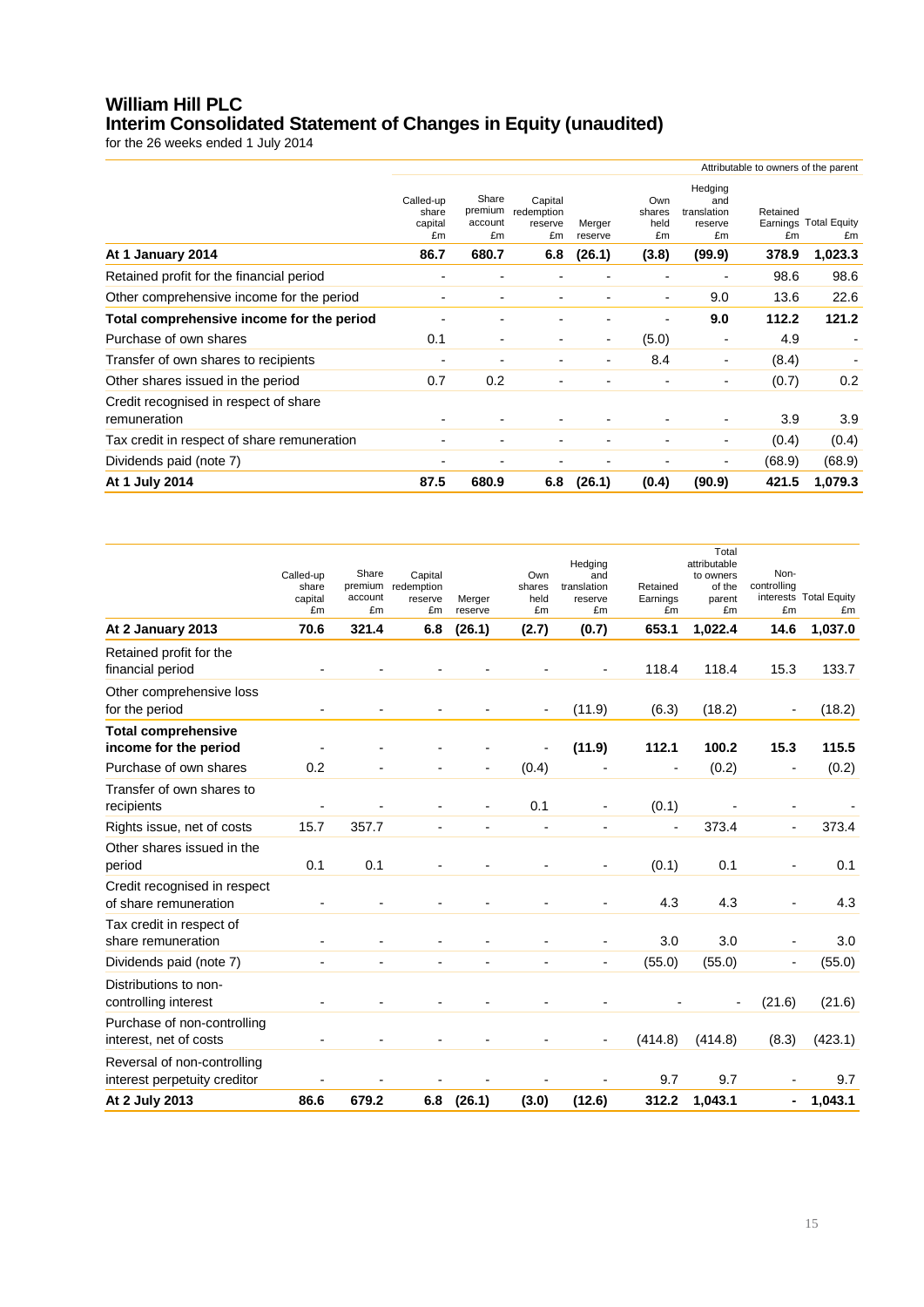## **William Hill PLC Interim Consolidated Statement of Changes in Equity (unaudited)**

|                                                       |                          |                          |               |                   |            |                          |                | Total<br>attributable |                          |                              |
|-------------------------------------------------------|--------------------------|--------------------------|---------------|-------------------|------------|--------------------------|----------------|-----------------------|--------------------------|------------------------------|
|                                                       | Called-up                | Share                    | Capital       |                   | Own        | Hedging<br>and           |                | to owners             | Non-                     |                              |
|                                                       | share                    | premium                  | redemption    |                   | shares     | translation              | Retained       | of the                | controlling              |                              |
|                                                       | capital<br>£m            | account<br>£m            | reserve<br>£m | Merger<br>reserve | held<br>£m | reserve<br>£m            | Earnings<br>£m | parent<br>£m          | £m                       | interests Total Equity<br>£m |
| At 2 January 2013                                     | 70.6                     | 321.4                    | 6.8           | (26.1)            | (2.7)      | (0.7)                    | 653.1          | 1,022.4               | 14.6                     | 1,037.0                      |
| Profit for the                                        |                          |                          |               |                   |            |                          |                |                       |                          |                              |
| financial period                                      |                          |                          |               |                   |            |                          | 211.2          | 211.2                 | 15.3                     | 226.5                        |
| Other comprehensive<br>loss for the period            |                          |                          |               |                   |            | (99.2)                   | (5.5)          | (104.7)               |                          | (104.7)                      |
| <b>Total comprehensive</b>                            |                          |                          |               |                   |            |                          |                |                       |                          |                              |
| income for the period                                 |                          |                          |               |                   |            | (99.2)                   | 205.7          | 106.5                 | 15.3                     | 121.8                        |
| Purchase of own shares                                | 0.2                      |                          |               |                   | (9.6)      |                          | 9.0            | (0.4)                 | $\overline{\phantom{0}}$ | (0.4)                        |
| Transfer of own shares                                |                          |                          |               |                   |            |                          |                |                       |                          |                              |
| to recipients                                         | -                        |                          |               |                   | 8.5        | -                        | (8.5)          |                       |                          |                              |
| Rights issue, net of costs                            | 15.7                     | 357.7                    | —             |                   | -          | —                        | —              | 373.4                 | $\overline{\phantom{0}}$ | 373.4                        |
| Other shares issued during                            |                          |                          |               |                   |            |                          |                |                       |                          |                              |
| the period                                            | 0.2                      | 1.6                      |               |                   |            |                          |                | 1.8                   |                          | 1.8                          |
| Credit recognised in<br>respect of share              |                          |                          |               |                   |            |                          |                |                       |                          |                              |
| remuneration                                          |                          |                          |               |                   |            |                          | 8.9            | 8.9                   |                          | 8.9                          |
| Tax credit in respect                                 |                          |                          |               |                   |            |                          |                |                       |                          |                              |
| of share remuneration                                 |                          |                          |               |                   |            |                          | 2.9            | 2.9                   | —                        | 2.9                          |
| Dividends paid (note 7)                               | $\overline{\phantom{0}}$ | $\overline{\phantom{0}}$ | -             |                   |            | $\overline{\phantom{0}}$ | (87.1)         | (87.1)                | $\overline{\phantom{0}}$ | (87.1)                       |
| Distributions to                                      |                          |                          |               |                   |            |                          |                |                       |                          |                              |
| non-controlling interest                              |                          |                          |               |                   |            |                          |                |                       | (21.6)                   | (21.6)                       |
| Purchase of non-controlling<br>interest, net of costs |                          |                          |               |                   |            |                          | (414.8)        | (414.8)               | (8.3)                    | (423.1)                      |
| Reversal of non-controlling                           |                          |                          |               |                   |            |                          |                |                       |                          |                              |
| interest perpetuity creditor                          |                          |                          |               |                   |            |                          | 9.7            | 9.7                   |                          | 9.7                          |
| At 31 December 2013                                   | 86.7                     | 680.7                    | 6.8           | (26.1)            | (3.8)      | (99.9)                   | 378.9          | 1,023.3               |                          | 1,023.3                      |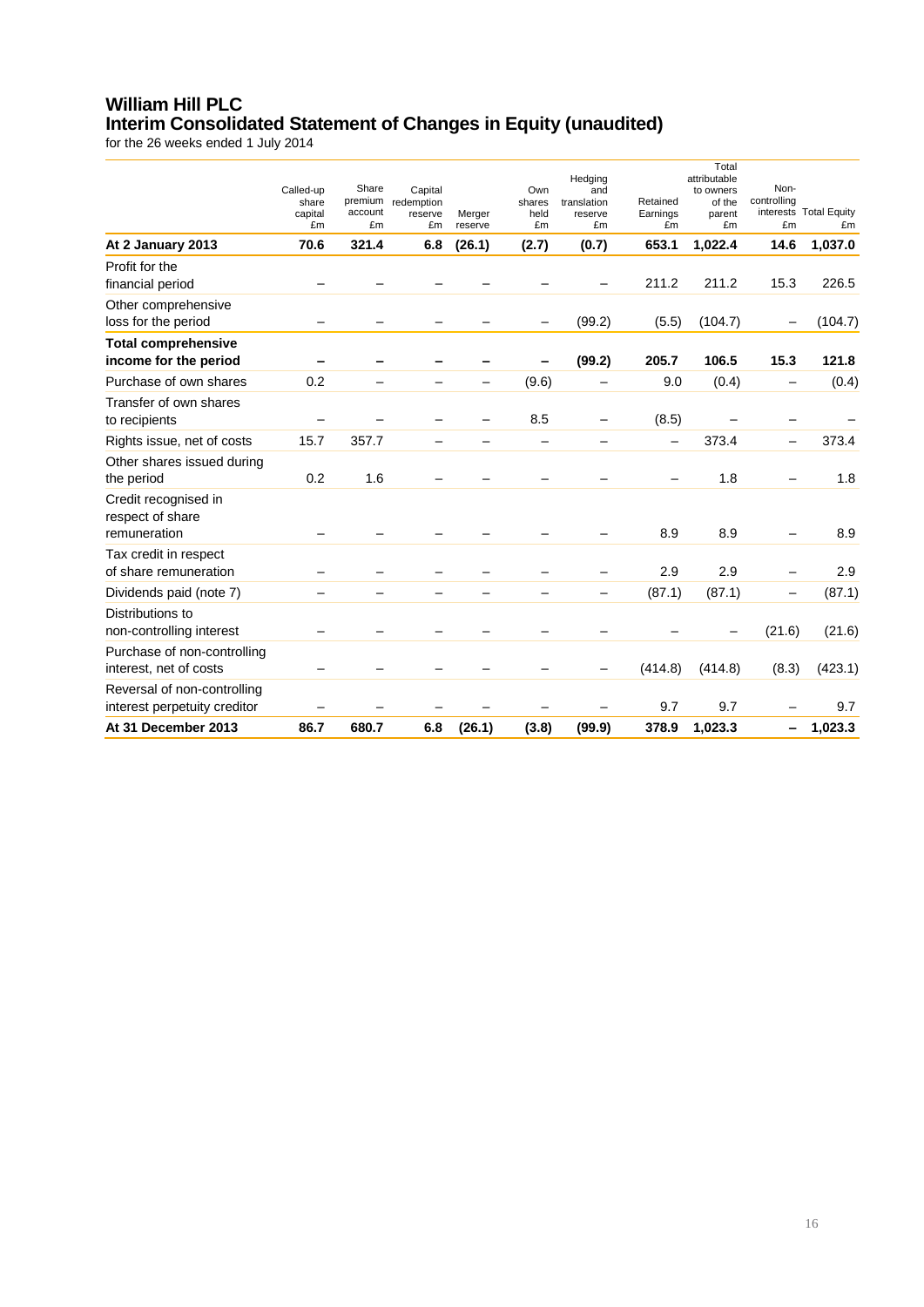## **William Hill PLC Interim Consolidated Statement of Financial Position (unaudited)**

as at 1 July 2014

|                                     | 1 July<br>2014     | 2 July<br>2013 | 31 December |
|-------------------------------------|--------------------|----------------|-------------|
|                                     | <b>Notes</b><br>£m | £m             | 2013<br>£m  |
| <b>Non-current assets</b>           |                    |                |             |
| Intangible assets                   | 1,873.8            | 1,924.9        | 1,854.8     |
| Property, plant and equipment       | 233.9              | 233.9          | 249.2       |
| Investment property                 | ä,                 | 10.8           |             |
| Interest in associate               | 13.9               | 11.9           | 14.0        |
| Deferred tax asset                  | 12.6               | 15.9           | 18.6        |
| Retirement benefit plan asset       | 3.5                |                |             |
| Loans receivable                    | 4.6                | 12.0           | 4.6         |
|                                     | 2,142.3            | 2,209.4        | 2,141.2     |
| <b>Current assets</b>               |                    |                |             |
| Inventories                         | 0.1                | 0.3            | 0.2         |
| Trade and other receivables         | 53.6               | 40.6           | 56.4        |
| Cash and cash equivalents           | 219.3              | 170.2          | 206.7       |
| Derivative financial instruments    |                    | 1.4            |             |
| Investment property held for sale   | 7.0                |                | 9.4         |
|                                     | 280.0              | 212.5          | 272.7       |
| <b>Total assets</b>                 | 2,422.3            | 2,421.9        | 2,413.9     |
|                                     |                    |                |             |
| <b>Current liabilities</b>          |                    |                |             |
| Trade and other payables            | (298.6)            | (257.1)        | (278.7)     |
| Corporation tax liabilities         | (44.2)             | (42.2)         | (37.6)      |
| Derivative financial instruments    | (17.7)             | (6.3)          | (12.3)      |
|                                     | (360.5)            | (305.6)        | (328.6)     |
|                                     |                    |                |             |
| <b>Non-current liabilities</b>      |                    |                |             |
| <b>Borrowings</b>                   | (835.0)<br>9       | (894.5)        | (895.9)     |
| Retirement benefit plan obligations | $\blacksquare$     | (22.3)         | (17.5)      |
| Deferred tax liabilities            | (147.5)            | (156.4)        | (148.6)     |
|                                     | (982.5)            | (1,073.2)      | (1,062.0)   |
| <b>Total liabilities</b>            | (1,343.0)          | (1,378.8)      | (1,390.6)   |
| <b>Net assets</b>                   | 1,079.3            | 1,043.1        | 1,023.3     |
| <b>Equity</b>                       |                    |                |             |
| Called-up share capital             | 87.5               | 86.6           | 86.7        |
| Share premium account               | 680.9              | 679.2          | 680.7       |
|                                     |                    |                |             |
| Capital redemption reserve          | 6.8                | 6.8            | 6.8         |
| Merger reserve                      | (26.1)             | (26.1)         | (26.1)      |
| Own shares held                     | (0.4)              | (3.0)          | (3.8)       |
| Hedging and translation reserves    | (90.9)             | (12.6)         | (99.9)      |
| Retained earnings                   | 421.5              | 312.2          | 378.9       |
| <b>Total equity</b>                 | 1,079.3            | 1,043.1        | 1,023.3     |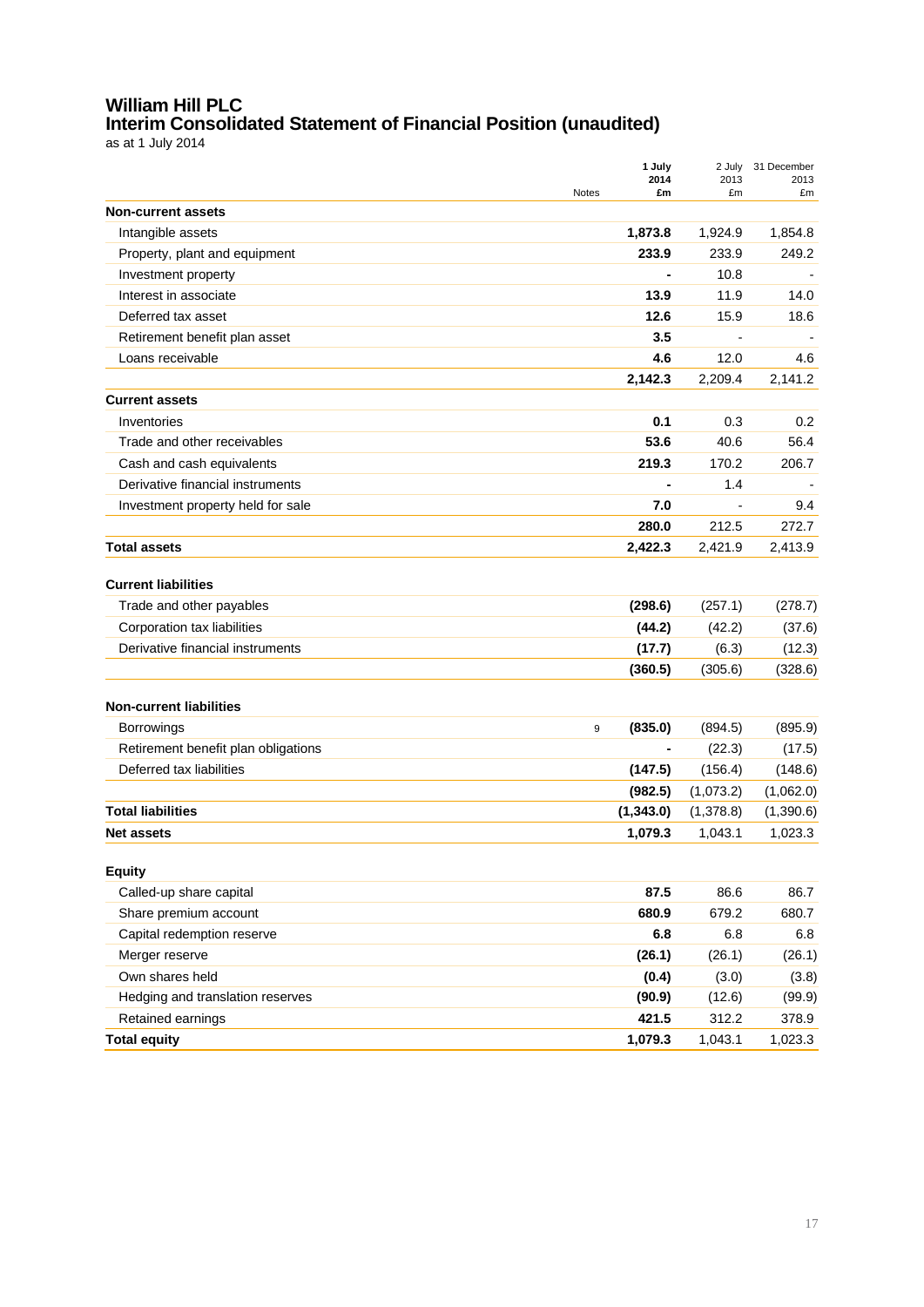## **William Hill PLC Interim Consolidated Cash Flow Statement (unaudited)**

|                                                                   | <b>Notes</b>   | 26 weeks<br>ended<br>1 July<br>2014<br>£m | 26 weeks<br>ended<br>2 July<br>2013<br>£m | 52 weeks<br>ended<br>31 December<br>2013<br>£m |
|-------------------------------------------------------------------|----------------|-------------------------------------------|-------------------------------------------|------------------------------------------------|
| Net cash from operating activities                                | 10             | 175.6                                     | 134.1                                     | 267.6                                          |
| <b>Investing activities</b>                                       |                |                                           |                                           |                                                |
| Dividend from associate                                           |                | $\blacksquare$                            | 2.0                                       | 2.0                                            |
| Interest received                                                 |                | 0.5                                       | 0.6                                       | 1.1                                            |
| Proceeds on disposal of property, plant and equipment             |                | 1.6                                       | 0.3                                       | 1.8                                            |
| Proceeds on sale of investment property                           |                | 2.0                                       |                                           |                                                |
| Loans                                                             |                |                                           | (12.0)                                    | (6.9)                                          |
| Acquisitions (net of cash acquired)                               |                |                                           | (435.3)                                   | (451.4)                                        |
| Purchase of non-controlling interest, net of costs                |                |                                           | (423.1)                                   | (423.1)                                        |
| Purchases of property, plant and equipment                        |                | (20.2)                                    | (24.2)                                    | (49.6)                                         |
| Expenditure on computer software                                  |                | (14.1)                                    | (10.5)                                    | (35.0)                                         |
| Net cash used in investing activities                             |                | (30.2)                                    | (902.2)                                   | (961.1)                                        |
| <b>Financing activities</b>                                       |                |                                           |                                           |                                                |
| Proceeds on issue of shares under share schemes                   |                | 0.2                                       | 0.1                                       | 1.8                                            |
| Purchase of own shares                                            |                |                                           | (0.3)                                     | (0.4)                                          |
| Proceeds on rights issue                                          |                |                                           | 384.3                                     | 384.3                                          |
| Fees in respect of rights issue                                   |                |                                           | (10.3)                                    | (10.9)                                         |
| Dividends paid                                                    | $\overline{7}$ | (68.9)                                    | (55.0)                                    | (87.1)                                         |
| Distributions paid to non-controlling interests                   |                |                                           | (21.6)                                    | (21.6)                                         |
| (Repayments under)/net amounts drawn down on borrowing facilities |                | (60.0)                                    | 120.0                                     | 120.0                                          |
| Debt facility issue costs                                         | 9              | (4.1)                                     | (1.9)                                     | (1.9)                                          |
| Issue of £375m Guaranteed Notes due 2020                          |                | ä,                                        | 375.0                                     | 375.0                                          |
| Finance fees paid on £375m Guaranteed Notes                       |                |                                           | (3.7)                                     | (4.0)                                          |
| Net cash (used in)/from financing activities                      |                | (132.8)                                   | 786.6                                     | 755.2                                          |
| Net increase in cash and cash equivalents in the period           |                | 12.6                                      | 18.5                                      | 61.7                                           |
| Changes in foreign exchange rates                                 |                |                                           |                                           | (6.7)                                          |
| Cash and cash equivalents at start of period                      |                | 206.7                                     | 151.7                                     | 151.7                                          |
| Cash and cash equivalents at end of period                        |                | 219.3                                     | 170.2                                     | 206.7                                          |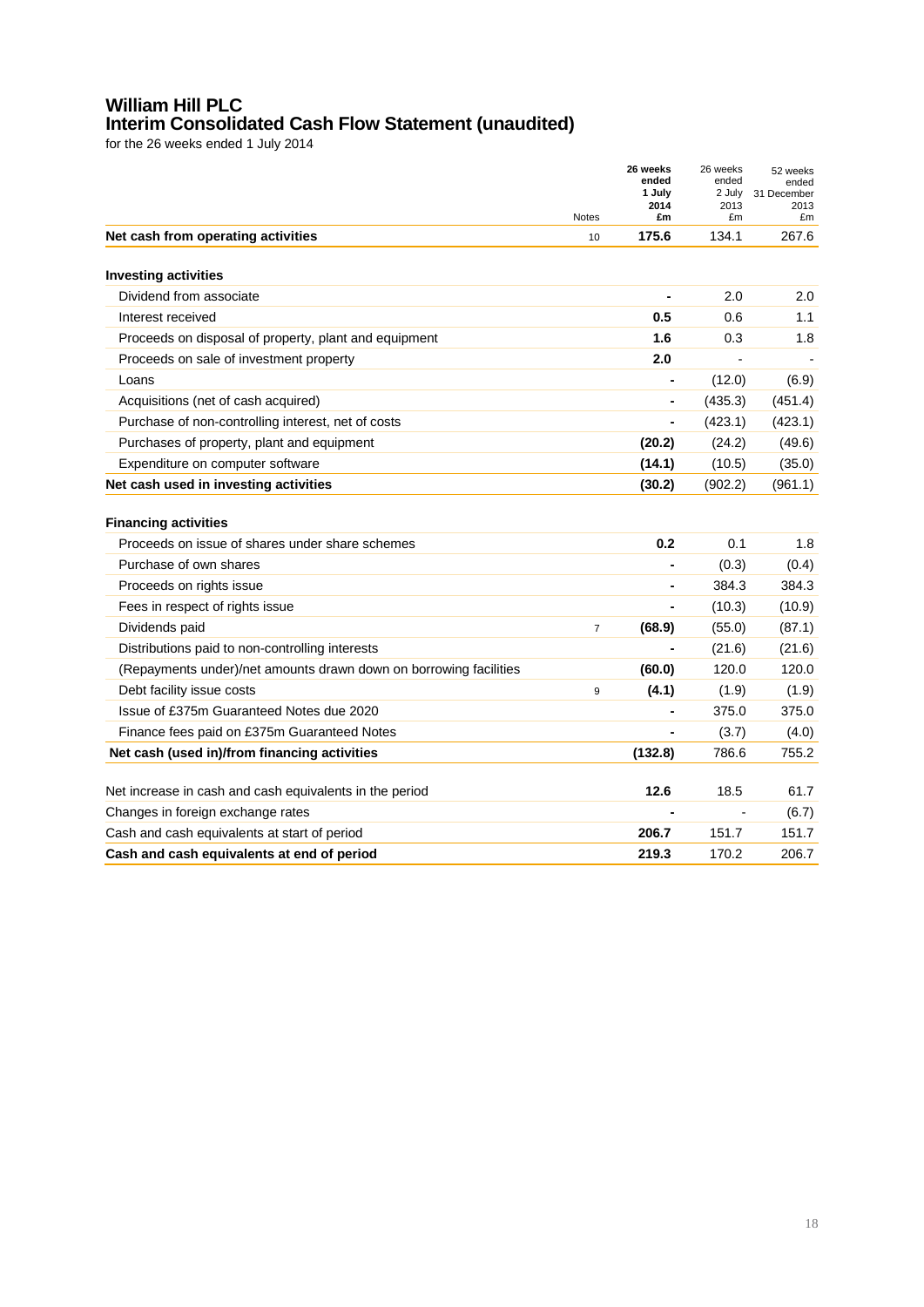## **William Hill PLC Notes to the Group Financial Statements**

for the 26 weeks ended 1 July 2014

### **1. Basis of accounting**

### **General Information**

William Hill PLC is a Company incorporated in the United Kingdom under the Companies Act 2006. The address of the registered office is Greenside House, 50 Station Road, London, N22 7TP. The condensed consolidated financial information for the 26 weeks ended 1 July 2014, which has been approved by a committee of the Board of Directors on 1 August 2014, has been prepared on the basis of the accounting policies set out in the Group's 2013 Annual Report and Accounts on pages 90 to 91, which can be found on the Group's website www.williamhillplc.com. This condensed consolidated financial information for the 26 weeks ended 1 July 2014 has been prepared in accordance with the Disclosure and Transparency Rules of the Financial Conduct Authority and with IAS 34, "Interim Financial Reporting" as adopted by the European Union. The condensed consolidated financial information for the 26 weeks ended 1 July 2014 should be read in conjunction with the annual financial statements for the 52 weeks ended 31 December 2013, which have been prepared in accordance with International Financial Reporting Standards (IFRS) as adopted by the European Union. The accounting policies used in the preparation of the interim financial information have been consistently applied to all periods presented.

The condensed consolidated financial information for the 26 weeks ended 1 July 2014 is unaudited and does not constitute statutory accounts within the meaning of section 435 of the Companies Act 2006, but has been reviewed by the auditor and their report is set out at the end of this financial information. The results for the 52 week period ended 31 December 2013 shown in this report do not constitute the Company's statutory accounts for that period but have been extracted from those accounts, which have been filed with the Registrar of Companies. The auditor has reported on those accounts. Their report was unqualified and did not contain a statement under section 498 (2) or (3) of the Companies Act 2006.

The directors consider that the 'adjusted' earnings per share measure, as disclosed in note 8, provides additional useful information for shareholders on the underlying performance of the business. It is not a recognised measure under IFRS and may not be directly comparable with 'adjusted' measures used by other companies.

### **Adoption of new and revised standards**

There have been several new or amended standards and interpretations that became effective in the period. None of these has had an impact upon the values or disclosures in the interim financial information.

### **Basis of accounting**

The interim condensed consolidated financial information has been prepared in accordance with IFRS adopted by the European Union and therefore complies with Article 4 of the EU IAS Regulation.

The interim financial information has been prepared on the historical cost basis, except for the revaluation of certain financial instruments.

### **Basis of consolidation**

The financial information incorporates the financial statements of the Company and entities controlled by the Company (its subsidiaries) made up to 1 July 2014. Control is achieved where the Company has the rights to variable returns from its involvement with an investee and has the ability to affect those returns through its power over the investee.

The results of subsidiaries acquired or disposed of during the period are included in the interim consolidated income statement from the effective date of acquisition or up to the effective date of disposal, as appropriate.

Where necessary, adjustments are made to the financial statements of subsidiaries to bring the accounting policies used into line with those used by the Group. All intra-Group transactions, balances, income and expenses are eliminated on consolidation.

### **Business combinations and investments**

On acquisition, the assets, liabilities and contingent liabilities of a subsidiary are measured at their fair values at the date of acquisition. Any excess of the cost of acquisition over the fair values of the identifiable net assets acquired is recognised as goodwill. Any deficiency of the cost of acquisition below the fair values of the identifiable net assets acquired (i.e. discount on acquisition) is credited to profit or loss in the period of acquisition.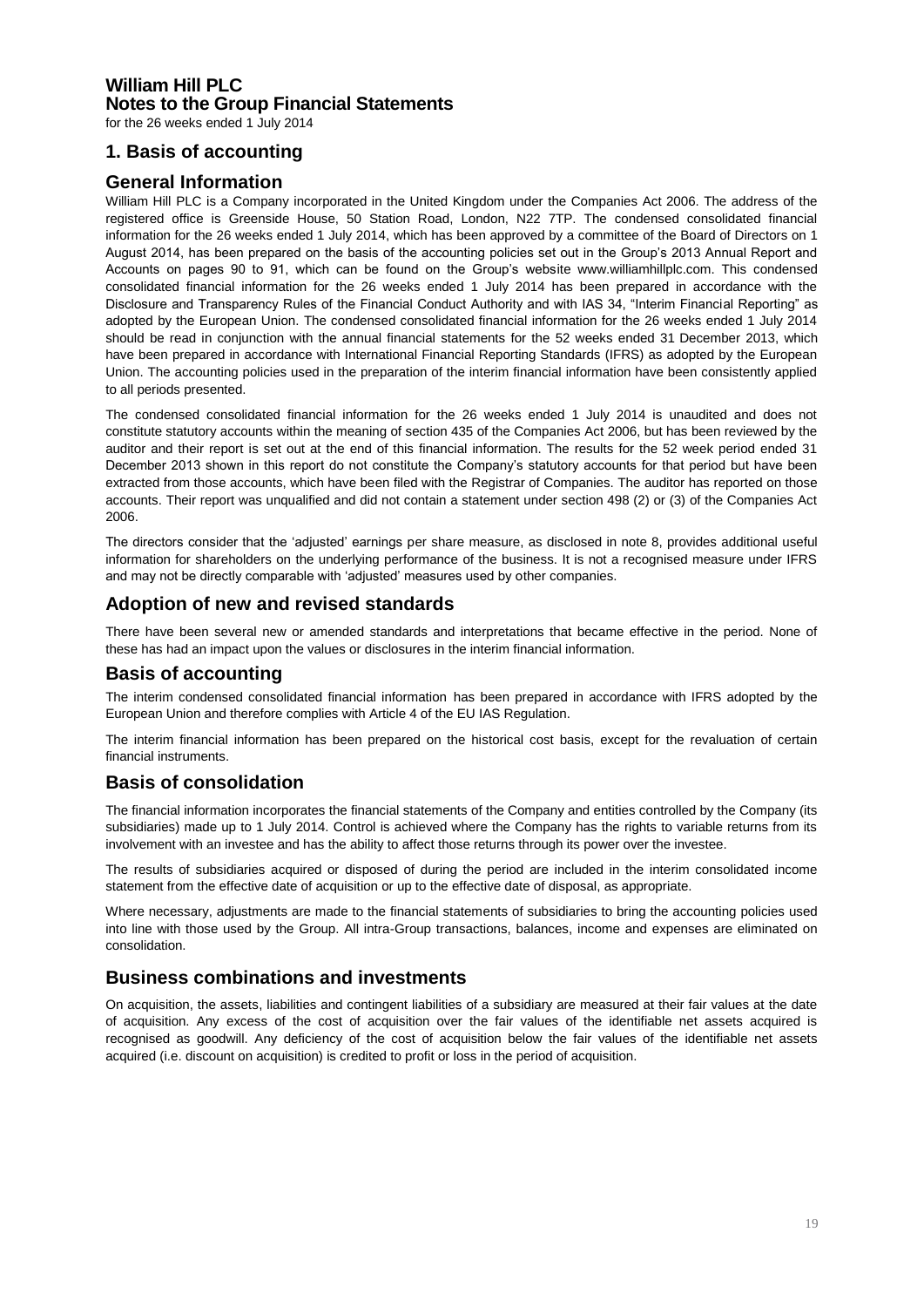## **Going concern**

The Group manages its day to day liquidity requirements from its operating cash flows and the cash resources it holds on its balance sheet. These are supplemented when required by a committed £540m revolving credit bank loan facility which expires in 2019. As at 1 July 2014 the Group had £370m of undrawn headroom under this facility.

Whilst there are a number of risks to the Group's trading performance, the Group does not have any material financial repayment obligations before November 2016. The Group's long-range internal forecasts, based on reasonable assumptions, indicate that the Group should be able to operate within the level of its currently available committed facilities and its banking covenants.

After making enquiries and after consideration of the Group's existing operations, cash flow forecasts and assessment of business and regulatory risks, the directors have a reasonable expectation that the Company and the Group have adequate resources to continue in operational existence for the foreseeable future. Accordingly, they continue to adopt the going concern basis in preparing the Annual Report and Accounts.

## **Seasonality**

The Group's overall profitability is primarily sensitive to sporting results, largely in terms of outcome but also in terms of the timing and presence of significant events that attract a large amount of stakes. For example, the current period includes part of the 2014 FIFA World Cup, whereas the prior period did not. In addition, adverse weather conditions can disrupt the sporting calendar and limit betting opportunities.

## **Fair values**

Assets and liabilities measured at fair value include primarily antepost bets, whose valuation is determined with reference to anticipated gross win margins on unsettled bets. Changes in fair value have not had a material impact upon the profit for the period.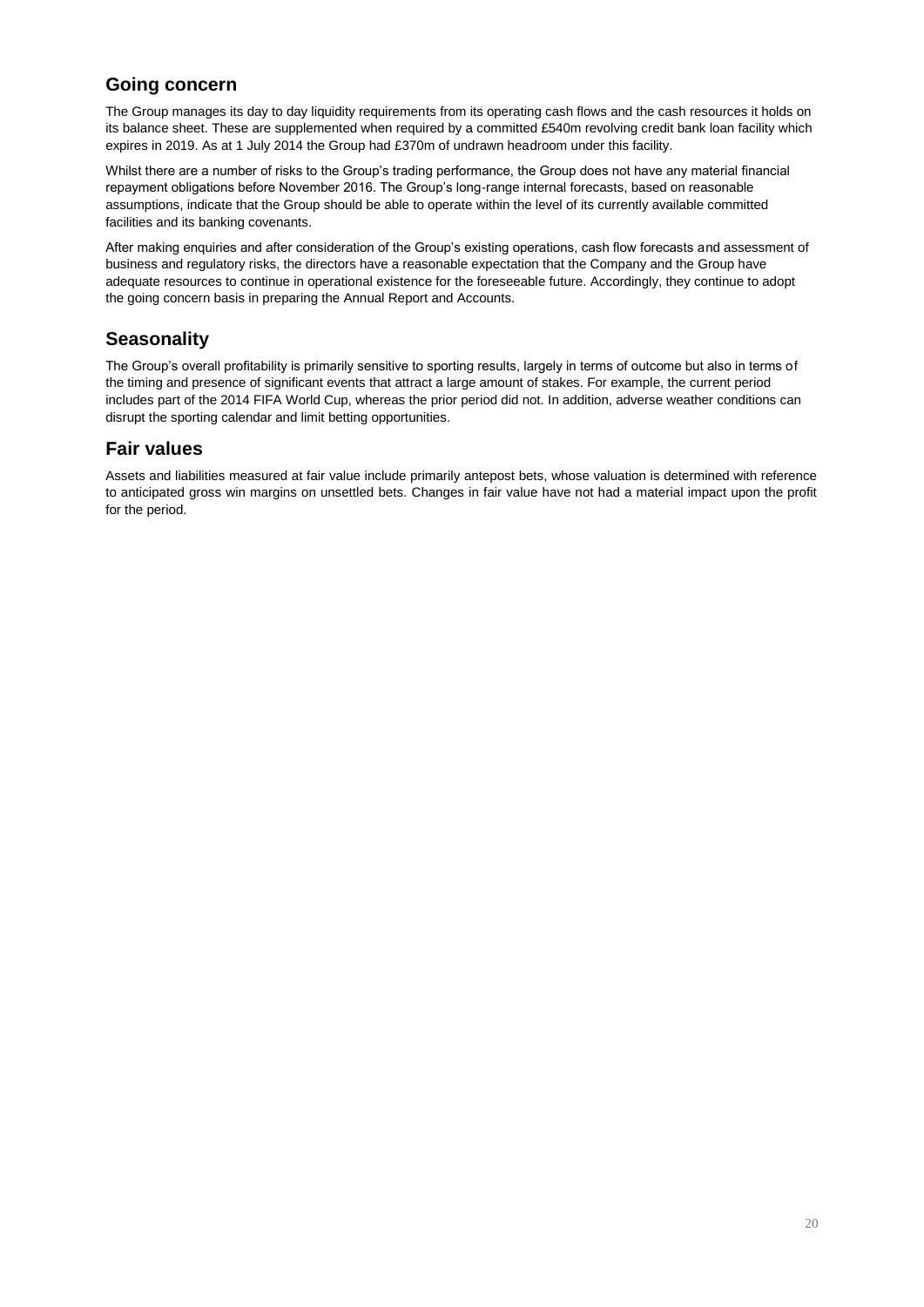## **2. Segment information**

The Board reviews its reportable operating segments in line with guidance provided by IFRS 8 'Operating Segments'. The segments are aligned with the reports the Board and the Group's Chief Executive review to make strategic decisions.

The Retail distribution channel comprises all activity undertaken in LBOs including gaming machines. The Online segment comprises all activity undertaken online including an online sportsbook, online casino, online poker sites and other online gaming products. The Telephone segment comprises the Group's telephone betting services. The US segment comprises betting activity undertaken in the USA. The Australia segment comprises online and telephone sports betting under the Centrebet, Sportingbet and tomwaterhouse.com brands in Australia. Other activities include on-course betting and greyhound stadia operations.

|                                                       | Retail<br>£m             | Online<br>£m   | <b>Telephone</b><br>£m   | <b>US</b><br>£m          | <b>Australia</b><br>£m | Other<br>£m              | Corporate<br>£m          | Group<br>£m |
|-------------------------------------------------------|--------------------------|----------------|--------------------------|--------------------------|------------------------|--------------------------|--------------------------|-------------|
| Amounts wagered                                       | 1,513.9                  | 2,091.1        | 115.1                    | 156.2                    | 724.1                  | 11.1                     | $\frac{1}{2}$            | 4,611.5     |
| Payout                                                | (1,050.8)                | (1,830.0)      | (108.8)                  | (144.0)                  | (665.2)                | (7.5)                    | $\overline{\phantom{a}}$ | (3,806.3)   |
| Revenue                                               | 463.1                    | 261.1          | 6.3                      | 12.2                     | 58.9                   | 3.6                      | $\blacksquare$           | 805.2       |
| GPT, duty, levies and<br>other costs of sales         | (106.8)                  | (24.8)         |                          | (0.9)                    | (14.6)                 | (0.4)                    | $\overline{\phantom{a}}$ | (147.5)     |
| Gross profit                                          | 356.3                    | 236.3          | 6.3                      | 11.3                     | 44.3                   | 3.2                      | $\overline{a}$           | 657.7       |
| Depreciation                                          | (13.6)                   | (0.4)          | $\overline{a}$           | (0.3)                    | (1.4)                  | (0.1)                    | (1.8)                    | (17.6)      |
| Amortisation                                          | (1.2)                    | (11.7)         | (0.1)                    | $\overline{\phantom{a}}$ | (1.0)                  | ٠                        | $\overline{a}$           | (14.0)      |
| Other administrative<br>expenses                      | (241.2)                  | (143.1)        | (6.7)                    | (8.1)                    | (31.4)                 | (3.1)                    | (15.5)                   | (449.1)     |
| Share of result of<br>associates                      |                          |                |                          | $\overline{\phantom{a}}$ |                        | ٠                        | (0.1)                    | (0.1)       |
| Operating<br>profit/(loss) <sup>1</sup>               | 100.3                    | 81.1           | (0.5)                    | 2.9                      | 10.5                   |                          | (17.4)                   | 176.9       |
| Amortisation of acquired<br>intangibles               | $\overline{\phantom{a}}$ | (0.7)          | $\overline{\phantom{a}}$ | (1.2)                    | (2.6)                  | $\overline{\phantom{0}}$ | $\overline{\phantom{a}}$ | (4.5)       |
| <b>Exceptional operating</b><br>items                 | (17.1)                   | $\blacksquare$ | $\blacksquare$           | ۰                        | (7.3)                  |                          |                          | (24.4)      |
| Profit/(loss) before<br>interest and tax <sup>2</sup> | 83.2                     | 80.4           | (0.5)                    | 1.7                      | 0.6                    |                          | (17.4)                   | 148.0       |
| Non-operating<br>exceptional items                    |                          |                |                          |                          |                        |                          | (2.0)                    | (2.0)       |
| Investment income                                     |                          |                |                          |                          |                        |                          | 0.5                      | 0.5         |
| Finance costs                                         |                          |                |                          |                          |                        |                          | (24.7)                   | (24.7)      |
| <b>Profit before tax</b>                              |                          |                |                          |                          |                        |                          |                          | 121.8       |

Business segment information for the 26 weeks ended 1 July 2014:

<sup>1</sup> The Group defines operating profit as pre-exceptional profit before interest and tax, before the amortisation of specifically identified intangible assets recognised on acquisitions.

<sup>2</sup> The reports used by the Chief Executive to make strategic decisions use operating profit as a key metric. A reconciliation to profit/(loss) before interest and tax has been provided for information purposes only.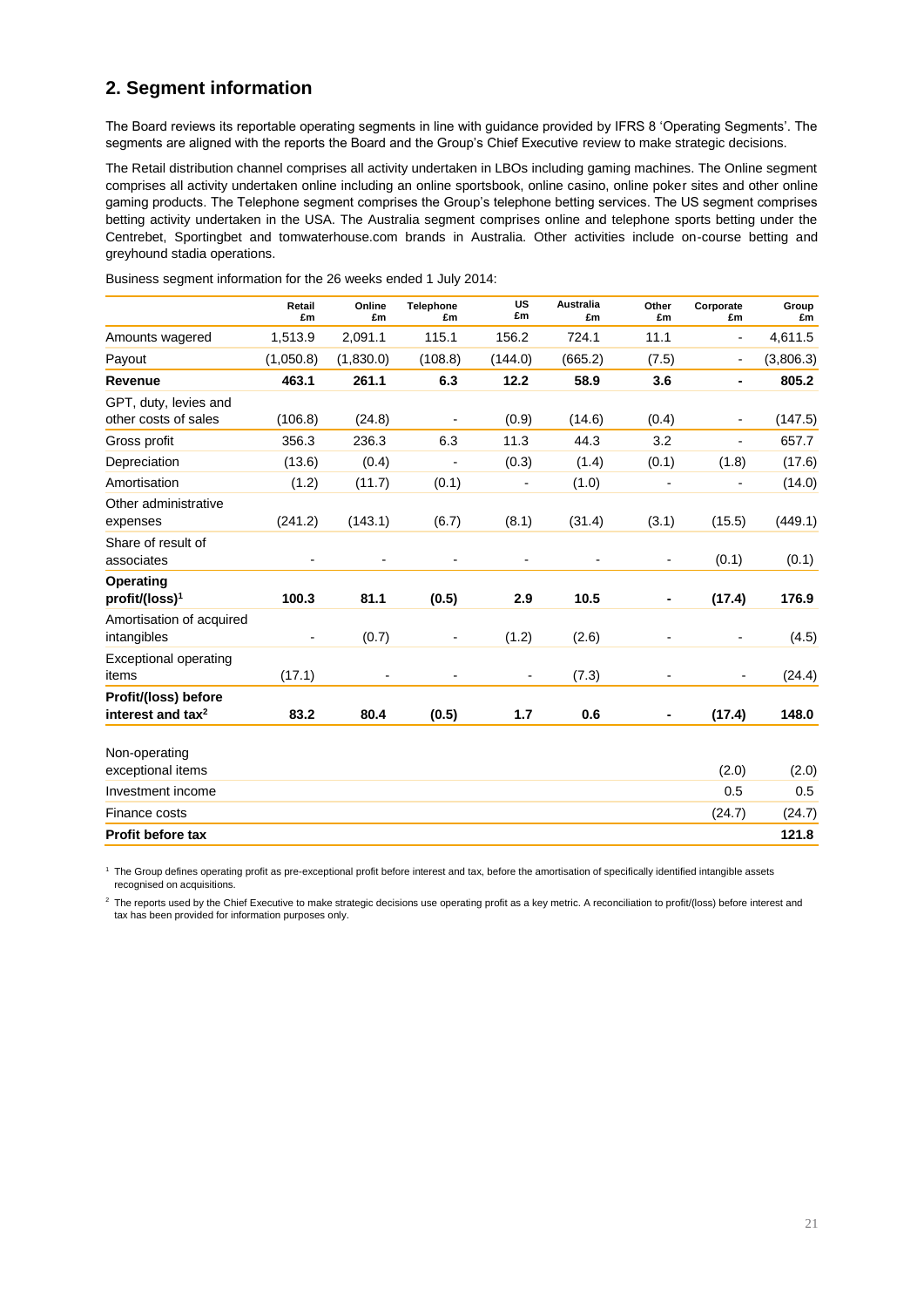Business segment information for the 26 weeks ended 2 July 2013:

|                                                       | Retail<br>£m             | Online<br>£m | <b>Telephone</b><br>£m   | <b>US</b><br>£m          | <b>Australia</b><br>£m | Other<br>£m              | Corporate<br>£m          | Group<br>£m |
|-------------------------------------------------------|--------------------------|--------------|--------------------------|--------------------------|------------------------|--------------------------|--------------------------|-------------|
| Amounts wagered                                       | 1,472.5                  | 1,501.4      | 135.4                    | 127.7                    | 422.3                  | 10.8                     | $\overline{\phantom{0}}$ | 3,670.1     |
| Payout                                                | (1,008.9)                | (1, 267.5)   | (125.3)                  | (118.1)                  | (391.5)                | (7.2)                    | $\overline{\phantom{a}}$ | (2,918.5)   |
| Revenue                                               | 463.6                    | 233.9        | 10.1                     | 9.6                      | 30.8                   | 3.6                      | ٠                        | 751.6       |
| GPT, duty, levies and<br>other costs of sales         | (101.4)                  | (20.2)       |                          | (0.9)                    | (6.7)                  | (0.4)                    | $\overline{\phantom{a}}$ | (129.6)     |
| Gross profit                                          | 362.2                    | 213.7        | 10.1                     | 8.7                      | 24.1                   | 3.2                      | $\overline{a}$           | 622.0       |
| Depreciation                                          | (12.3)                   | (0.3)        | L,                       | (0.2)                    | (1.6)                  | (0.1)                    | (2.0)                    | (16.5)      |
| Amortisation                                          | (1.3)                    | (7.9)        | (0.1)                    | $\overline{\phantom{a}}$ | ÷                      | $\overline{\phantom{a}}$ |                          | (9.3)       |
| Other administrative<br>expenses                      | (241.0)                  | (125.3)      | (8.1)                    | (7.9)                    | (18.8)                 | (3.0)                    | (12.0)                   | (416.1)     |
| Share of result of<br>associates                      |                          |              |                          |                          |                        |                          | 1.3                      | 1.3         |
| Operating<br>profit/(loss) <sup>1</sup>               | 107.6                    | 80.2         | 1.9                      | 0.6                      | 3.7                    | 0.1                      | (12.7)                   | 181.4       |
| Amortisation of acquired<br>intangibles               | $\blacksquare$           | (1.8)        | $\overline{\phantom{a}}$ | (1.3)                    | (2.3)                  | -                        | $\overline{\phantom{a}}$ | (5.4)       |
| <b>Exceptional operating</b><br>items                 | $\overline{\phantom{a}}$ | -            | $\overline{a}$           | $\overline{\phantom{a}}$ | (10.9)                 |                          |                          | (10.9)      |
| Profit/(loss) before<br>interest and tax <sup>2</sup> | 107.6                    | 78.4         | 1.9                      | (0.7)                    | (9.5)                  | 0.1                      | (12.7)                   | 165.1       |
| Non-operating<br>exceptional items                    |                          |              |                          |                          |                        |                          | (1.7)                    | (1.7)       |
| Investment income                                     |                          |              |                          |                          |                        |                          | 0.6                      | 0.6         |
| Finance costs                                         |                          |              |                          |                          |                        |                          | (20.4)                   | (20.4)      |
| <b>Profit before tax</b>                              |                          |              |                          |                          |                        |                          |                          | 143.6       |

<sup>1</sup> The Group defines operating profit as pre-exceptional profit before interest and tax, before the amortisation of specifically identified intangible assets recognised on acquisitions.

 $^2$  The reports used by the Chief Executive to make strategic decisions use operating profit as a key metric. A reconciliation to profit/(loss) before interest and tax has been provided for information purposes only.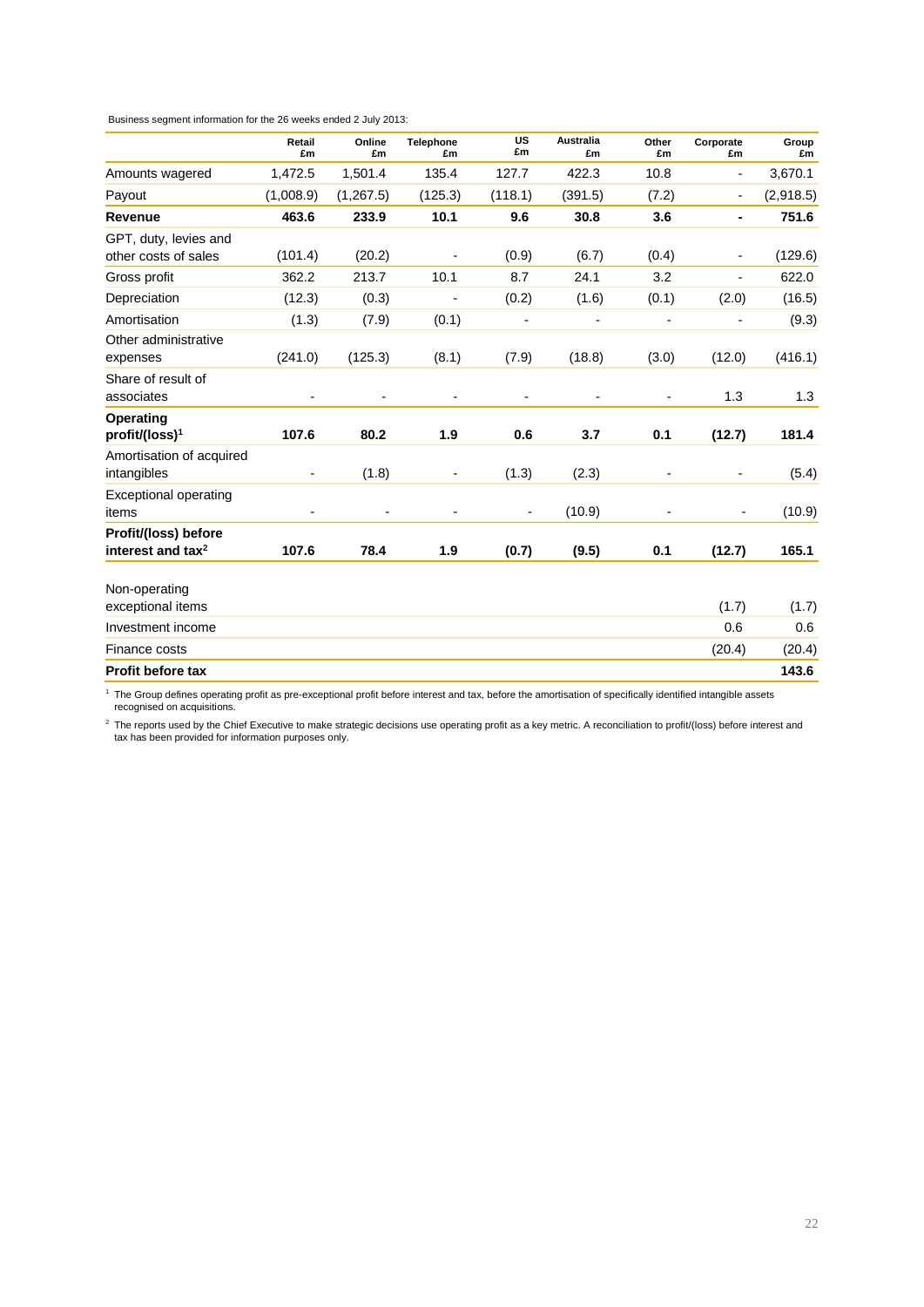Business segment information for the 52 weeks ended 31 December 2013:

|                                                       | Retail<br>£m | Online<br>£m | <b>Telephone</b><br>£m | <b>US</b><br>£m | <b>Australia</b><br>£m | Other<br>£m | Corporate<br>£m              | Group<br>£m |
|-------------------------------------------------------|--------------|--------------|------------------------|-----------------|------------------------|-------------|------------------------------|-------------|
| Amounts wagered                                       | 2,874.1      | 3,165.0      | 252.0                  | 310.2           | 1,177.1                | 22.4        | -                            | 7,800.8     |
| Payout                                                | (1,967.1)    | (2,718.7)    | (235.5)                | (287.5)         | (1,090.4)              | (15.1)      |                              | (6, 314.3)  |
| Revenue                                               | 907.0        | 446.3        | 16.5                   | 22.7            | 86.7                   | 7.3         | $\qquad \qquad \blacksquare$ | 1,486.5     |
| GPT, duty, levies and                                 |              |              |                        |                 |                        |             |                              |             |
| other costs of sales                                  | (203.3)      | (40.2)       |                        | (2.0)           | (20.2)                 | (0.9)       |                              | (266.6)     |
| Gross profit                                          | 703.7        | 406.1        | 16.5                   | 20.7            | 66.5                   | 6.4         | Ξ.                           | 1,219.9     |
| Depreciation                                          | (25.8)       | (0.7)        |                        | (0.5)           | (3.1)                  | (0.2)       | (4.0)                        | (34.3)      |
| Amortisation                                          | (2.6)        | (18.2)       | (0.2)                  |                 |                        |             |                              | (21.0)      |
| Other administrative<br>expenses                      | (479.0)      | (239.4)      | (16.3)                 | (15.3)          | (51.4)                 | (6.0)       | (25.6)                       | (833.0)     |
| Share of result<br>of associates                      |              |              |                        |                 | -                      |             | 3.4                          | 3.4         |
| Operating<br>profit/(loss) <sup>1</sup>               | 196.3        | 147.8        |                        | 4.9             | 12.0                   | 0.2         | (26.2)                       | 335.0       |
| Amortisation of acquired<br>intangibles               |              | (4.0)        |                        | (2.5)           | (4.4)                  |             |                              | (10.9)      |
| <b>Exceptional operating</b><br>items                 | (5.6)        |              |                        | -               | (15.5)                 |             |                              | (21.1)      |
| Profit/(loss) before<br>interest and tax <sup>2</sup> | 190.7        | 143.8        |                        | 2.4             | (7.9)                  | 0.2         | (26.2)                       | 303.0       |
| Non-operating<br>exceptional items                    |              |              |                        |                 |                        |             | (1.7)                        | (1.7)       |
| Investment income                                     |              |              |                        |                 |                        |             | 1.1                          | 1.1         |
| Finance costs                                         |              |              |                        |                 |                        |             | (45.4)                       | (45.4)      |
| <b>Profit before tax</b>                              |              |              |                        |                 |                        |             |                              | 257.0       |

<sup>1</sup> The Group defines operating profit as pre-exceptional profit before interest and tax, before the amortisation of specifically identified intangible assets recognised on acquisitions.

<sup>2</sup> The reports used by the Chief Executive to make strategic decisions use operating profit as a key metric. A reconciliation to profit/(loss) before interest and tax has been provided for information purposes only.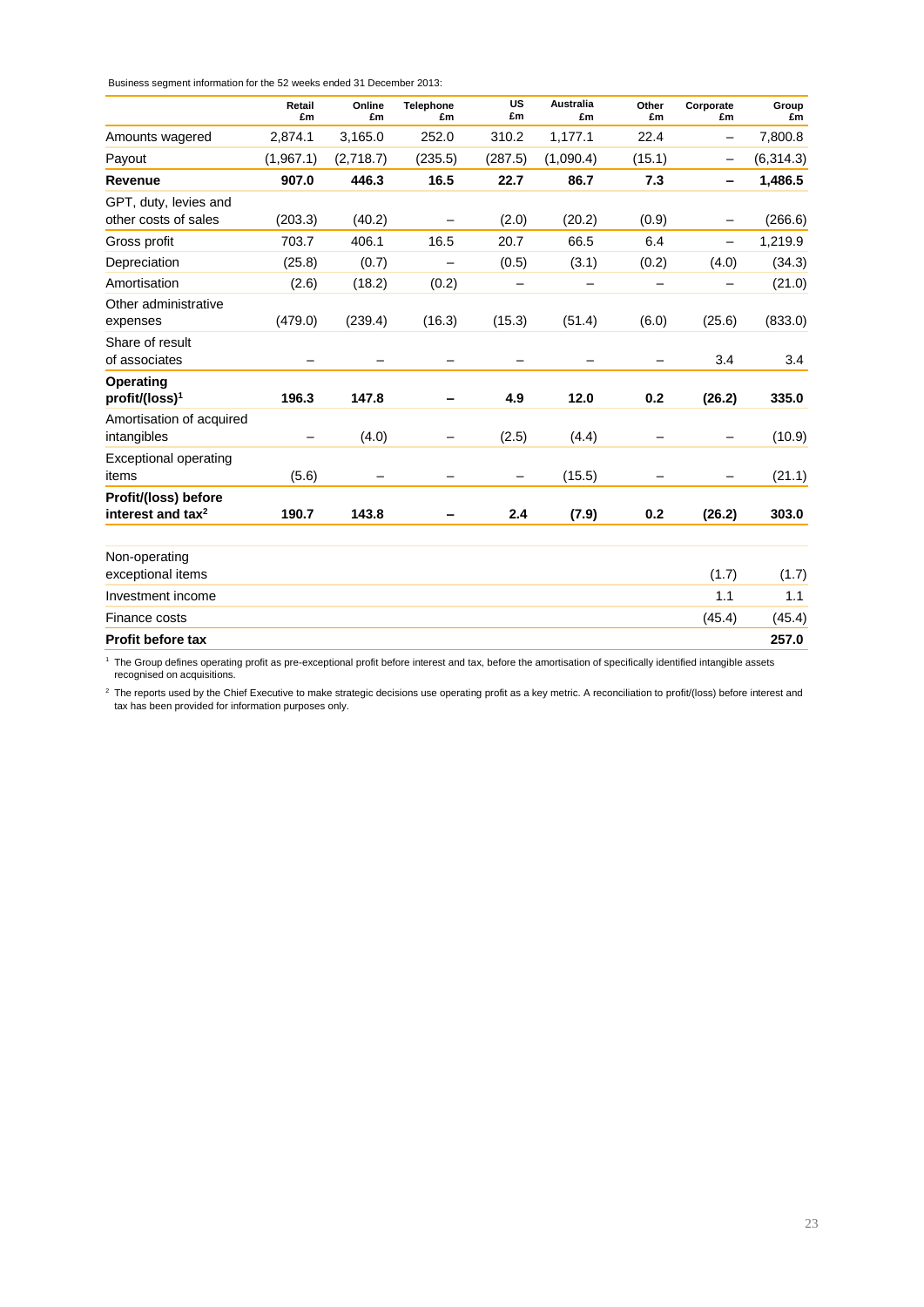## **3. Exceptional items**

Exceptional items are those items the Group considers to be one-off or material in nature that should be brought to the reader's attention in understanding the Group's financial performance. Exceptional items are as follows:

|                                                                  | 26 weeks<br>ended | 26 weeks<br>ended | 52 weeks<br>ended |
|------------------------------------------------------------------|-------------------|-------------------|-------------------|
|                                                                  | 1 July            | 2 July            | 31 December       |
|                                                                  | 2014<br>£m        | 2013<br>£m        | 2013<br>£m        |
| Operating                                                        |                   |                   |                   |
| Shop closures <sup>1</sup>                                       | (16.6)            |                   |                   |
| tomwaterhouse.com acquisition and integration costs <sup>2</sup> | (3.3)             |                   | (2.0)             |
| Revaluation of tomwaterhouse.com contingent consideration 3      | (2.2)             |                   |                   |
| Australian management restructuring 4                            | (1.8)             |                   |                   |
| VAT repayment <sup>5</sup>                                       | (0.5)             |                   | (5.6)             |
| Sportingbet acquisition and integration costs                    | ٠                 | (10.9)            | (13.5)            |
|                                                                  | (24.4)            | (10.9)            | (21.1)            |
| Non-operating                                                    |                   |                   |                   |
| Costs in respect of refinancing 6                                | (2.0)             | (1.7)             | (1.7)             |
| <b>Total exceptional items</b>                                   | (26.4)            | (12.6)            | (22.8)            |

The tax impact of exceptional items is as follows:

|                                                                                           | 26 weeks<br>ended<br>1 July<br>2014<br>£m | 26 weeks<br>ended<br>2 July<br>2013<br>£m | 52 weeks<br>ended<br>31 December<br>2013<br>£m |
|-------------------------------------------------------------------------------------------|-------------------------------------------|-------------------------------------------|------------------------------------------------|
|                                                                                           |                                           |                                           |                                                |
| Tax credit in respect of shop closures 1                                                  | 3.3                                       |                                           |                                                |
| Tax credit in respect of tomwaterhouse.com acquisition and integration costs <sup>2</sup> | 1.0                                       |                                           |                                                |
| Tax credit in respect of Australian management restructuring 4                            | 0.5                                       |                                           |                                                |
| Tax credit in respect of VAT repayment <sup>5</sup>                                       | 0.1                                       |                                           | 1.3                                            |
| Tax credit in respect of refinancing costs <sup>6</sup>                                   | 0.4                                       | 0.4                                       | 0.4                                            |
|                                                                                           | 5.3                                       | 0.4                                       | 1.7                                            |

1 As a result of HM Treasury's announcement in March 2014 of an increase in Machine Games Duty, the Group conducted a review of shop profitability and identified a portfolio of shops for closure. As at 1 July 2014, plans had been made to close the first wave of 82 shops within this portfolio and the Group has made provisions for onerous lease contracts and other costs of closure.

2 On 12 August 2013, the Group acquired tomwaterhouse.com. Costs relating to the acquisition and integration of tomwaterhouse.com into William Hill Australia were charged as exceptional items.

3 Under the terms of the purchase of tomwaterhouse.com in 2013, a contingent earn-out payment was payable to the vendors, calculated with reference to the 2015 operating profits of tomwaterhouse.com. This earn-out was accounted for as a derivative liability with an initial fair value estimated at A\$1.0m. The fair value was reassessed at 1 July 2014 to \$5.0m and changes in fair value were charged as an exceptional item. Subsequent to the interim reporting date, William Hill Australia agreed with the vendors to settle the earn-out early for a cash value of \$5.0m.

4 During the period, the management team of William Hill Australia was restructured. The costs of associated staff changes were charged as exceptional items given their scale.

5 During 2013, HM Revenue and Customs was successful in appealing against a 2010 court ruling, on the basis of which the Group had received a refund of VAT on the Group's gaming machines. The Group provided for repayment of this refund in 2013 and this sum was paid in 2014, along with £0.5m of interest which was not previously expected to be payable. Both the 2013 provision and the 2014 interest component are charged as exceptional items.

6 In June 2014, the Group entered into a £540m revolving credit facility, replacing its existing revolving credit facility. The remaining balance of finance fees on the terminated facility, which were being expensed over the life of the replaced facility, was charged as an exceptional item.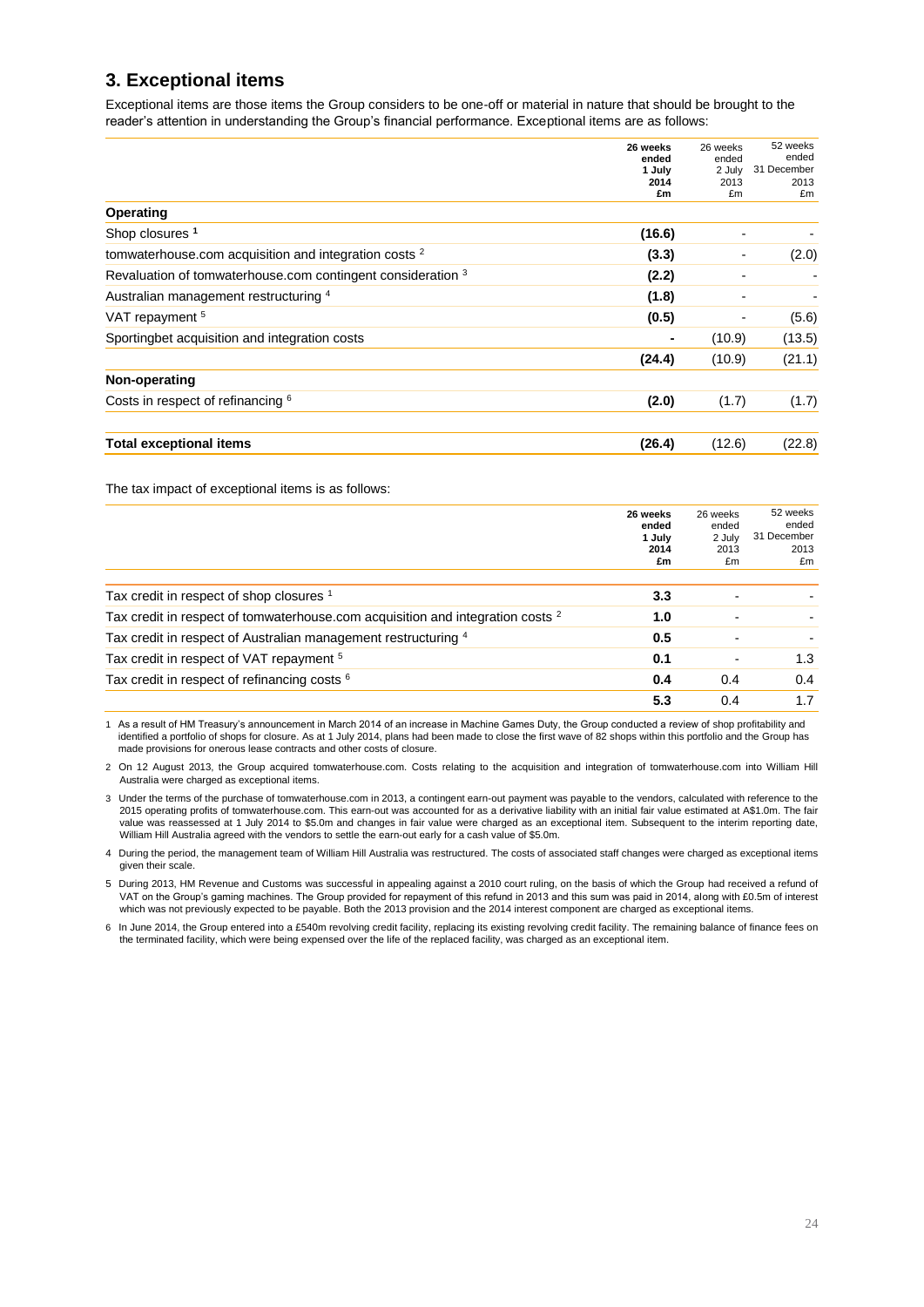### **4. Investment income**

|                           | 26 weeks | 26 weeks | 52 weeks    |
|---------------------------|----------|----------|-------------|
|                           | ended    | ended    | ended       |
|                           | 1 July   | 2 July   | 31 December |
|                           | 2014     | 2013     | 2013        |
|                           | £m       | £m       | £m          |
| Interest on bank deposits | 0.5      | 0.6      | 1.1         |

## **5. Finance costs**

|                                          | 26 weeks<br>ended<br>1 July<br>2014<br>£m | 26 weeks<br>ended<br>2 July<br>2013<br>£m | 52 weeks<br>ended<br>31 December<br>2013<br>£m |
|------------------------------------------|-------------------------------------------|-------------------------------------------|------------------------------------------------|
| Interest payable and similar charges:    |                                           |                                           |                                                |
| Bank loans, bond interest and overdrafts | 23.0                                      | 17.8                                      | 41.0                                           |
| Amortisation of finance costs            | 1.4                                       | 2.3                                       | 3.7                                            |
| Interest payable                         | 24.4                                      | 20.1                                      | 44.7                                           |
| Interest on net pension scheme liability | 0.3                                       | 0.3                                       | 0.7                                            |
|                                          | 24.7                                      | 20.4                                      | 45.4                                           |

The above does not include exceptional finance costs as described in note 3.

## **6. Tax on profit on ordinary activities**

The effective rate in respect of ordinary activities before exceptional items is 19.2% (26 weeks ended 2 July 2013: 6.6%; 52 weeks ended 31 December 2013: 11.5%). This differs from the 2014 UK statutory rate of 21.5% as a result of the geographic spread of the income earned by the Group.

The effective rate in respect of ordinary activities after exceptional items is 19.0% (26 weeks ended 2 July 2013: 6.9%; 52 weeks ended 31 December 2013: 11.9%).

## **7. Dividends proposed and paid**

The directors have approved an interim dividend of 4.0 pence per share (2013: 3.7 pence per share) to be paid on 5 December 2014 to ordinary shareholders on the Register of Members on 24 October 2014. In line with the requirements of IAS 10 – 'Events after the Reporting Date', this dividend has not been recognised within these interim results.

The 2013 final dividend of 7.9 pence per share (£68.9m) was paid in the period.

By agreement, the William Hill Holdings 2001 Employee Benefit Trust agreed to waive all dividends. The Company estimates that 877m shares will qualify for the interim dividend.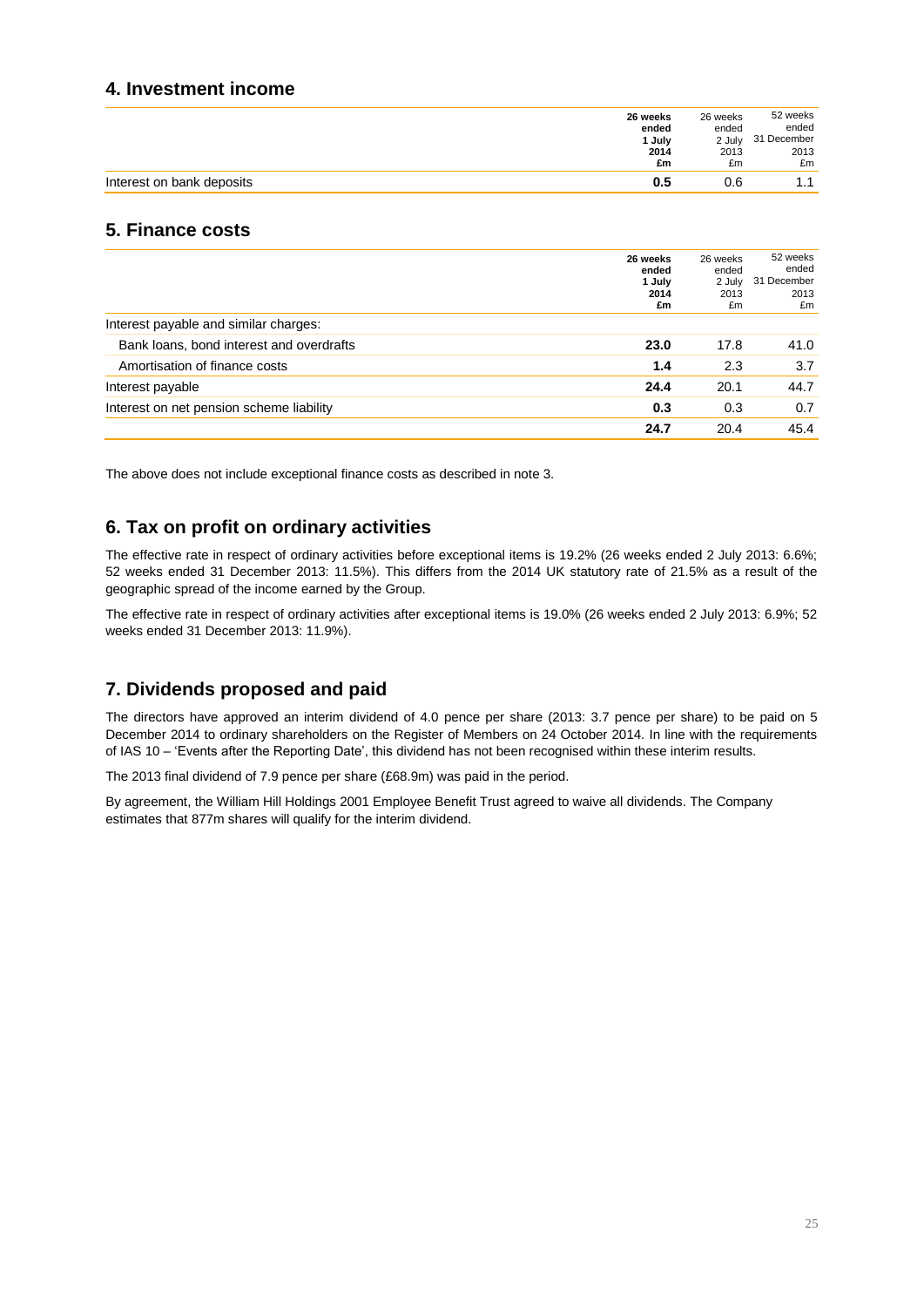## **8. Earnings per share**

The earnings per share figures for the respective periods are as follows:

|                                                                          |              | 26 weeks ended 1 July 2014               |                |       |                                          | 26 weeks ended 2 July 2013<br>(restated) |
|--------------------------------------------------------------------------|--------------|------------------------------------------|----------------|-------|------------------------------------------|------------------------------------------|
|                                                                          | <b>Basic</b> | Potentially<br>dilutive share<br>options | <b>Diluted</b> | Basic | Potentially<br>dilutive share<br>options | Diluted                                  |
| Profit after tax attributable to equity<br>holders of the parent for the |              |                                          |                |       |                                          |                                          |
| financial period £m                                                      | 98.6         |                                          | 98.6           | 118.4 |                                          | 118.4                                    |
| Exceptional items (note 3) £m                                            | 26.4         |                                          | 26.4           | 12.6  |                                          | 12.6                                     |
| Exceptional items - tax credit<br>$(note 3)$ $Em$                        | (5.3)        |                                          | (5.3)          | (0.4) |                                          | (0.4)                                    |
| Amortisation of intangibles after tax £m                                 | 3.3          | ٠                                        | 3.3            | 5.2   |                                          | 5.2                                      |
| Adjusted profit after tax before<br>exceptional items £m                 | 123.0        | ٠                                        | 123.0          | 135.8 |                                          | 135.8                                    |
| Weighted average number of shares<br>(million)                           | 870.1        | 7.6                                      | 877.7          | 815.6 | 13.8                                     | 829.4                                    |
| Earnings per share (pence)                                               | 11.3         | (0.1)                                    | 11.2           | 14.5  | (0.2)                                    | 14.3                                     |
| Amortisation adjustment (pence)                                          | 0.4          |                                          | 0.4            | 0.6   |                                          | 0.6                                      |
| Exceptional adjustment (pence)                                           | 2.4          |                                          | 2.4            | 1.6   | (0.1)                                    | 1.5                                      |
| Earnings per share – adjusted (pence)                                    | 14.1         | (0.1)                                    | 14.0           | 16.7  | (0.3)                                    | 16.4                                     |

|                                                                          | 52 weeks ended 31 December 2013 |         |                |  |  |  |
|--------------------------------------------------------------------------|---------------------------------|---------|----------------|--|--|--|
|                                                                          | Potentially<br>dilutive share   |         |                |  |  |  |
|                                                                          | Basic                           | options | <b>Diluted</b> |  |  |  |
| Profit after tax attributable to equity<br>holders of the parent for the |                                 |         |                |  |  |  |
| financial period £m                                                      | 211.2                           |         | 211.2          |  |  |  |
| Exceptional items (note 3) £m                                            | 22.8                            |         | 22.8           |  |  |  |
| Exceptional items - tax credit                                           |                                 |         |                |  |  |  |
| $(note 3)$ £m                                                            | (1.7)                           |         | (1.7)          |  |  |  |
| Amortisation of intangibles after tax £m                                 | 9.2                             |         | 9.2            |  |  |  |
| Adjusted profit after tax before                                         |                                 |         |                |  |  |  |
| exceptional items £m                                                     | 241.5                           |         | 241.5          |  |  |  |
| Weighted average number of shares                                        |                                 |         |                |  |  |  |
| (million)                                                                | 838.3                           | 15.3    | 853.6          |  |  |  |
|                                                                          |                                 |         |                |  |  |  |
| Earnings per share (pence)                                               | 25.2                            | (0.5)   | 24.7           |  |  |  |
| Amortisation adjustment (pence)                                          | 1.1                             |         | 1.1            |  |  |  |
| Exceptional adjustment (pence)                                           | 2.5                             |         | 2.5            |  |  |  |
| Earnings per share – adjusted (pence)                                    | 28.8                            | (0.5)   | 28.3           |  |  |  |

An adjusted earnings per share, based on profit for the period before exceptional items and amortisation (relating to intangible assets recognised on acquisitions), has been presented in order to highlight the underlying performance of the Group.

The basic weighted average number of shares excludes shares held by The William Hill Holdings 2001 Employee Benefit Trust and those shares held in treasury as such shares do not qualify for dividends. The effect of this is to reduce the average number of shares by 0.4m in the 26 weeks ended 1 July 2014 (2 July 2013: 0.7m, 31 December 2013: 0.8m).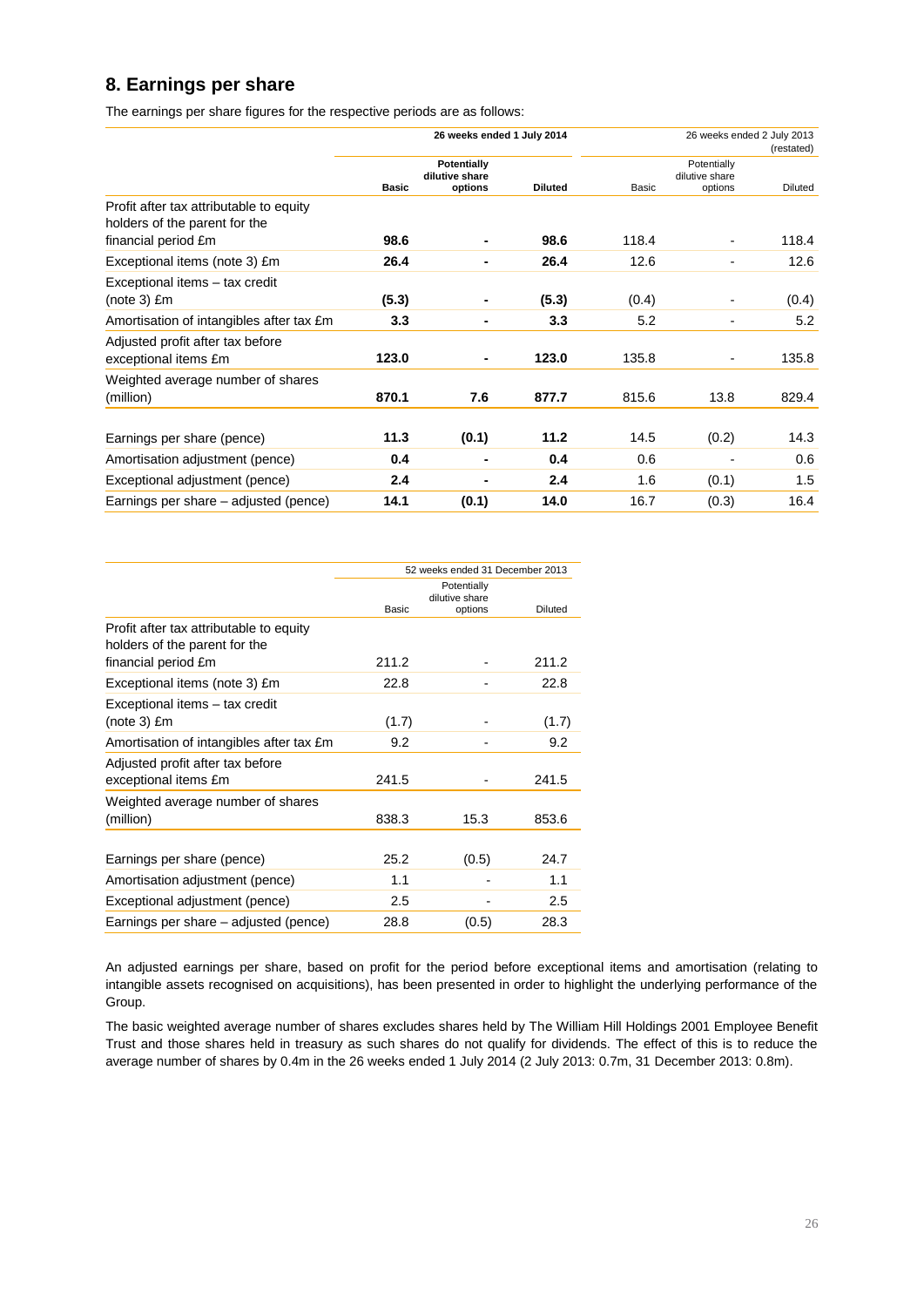## **9. Bank loans and other borrowings**

|                                                                             | 1 July<br>2014 | 2 July<br>2013 | 31 December<br>2013 |
|-----------------------------------------------------------------------------|----------------|----------------|---------------------|
|                                                                             | £m             | £m             | £m                  |
| Borrowings at amortised cost                                                |                |                |                     |
| Bank loans                                                                  | 170.0          | 230.0          | 230.0               |
| Less: expenses related to loans                                             |                | (3.2)          | (2.5)               |
| £300m 7.125% Guaranteed Notes due 2016                                      |                | 300.0          | 300.0               |
| Less: discount on £300m 7.125% Guaranteed Notes due 2016 issued for £297.9m | (0.8)          | (1.1)          | (1.0)               |
| Less: expenses relating to £300m 7.125% Guaranteed Notes due 2016           | (1.6)          | (2.2)          | (1.9)               |
| £375m 4.25% Guaranteed Notes due 2020                                       | 375.0          | 375.0          | 375.0               |
| Less: expenses relating to £375m 4.25% Guaranteed Notes due 2020            | (3.4)          | (4.0)          | (3.7)               |
| <b>Total Borrowings</b>                                                     | 835.0          | 894.5          | 895.9               |
|                                                                             |                |                |                     |
| The gross borrowings, including finance leases are repayable as follows:    |                |                |                     |

| The gross borrowings, including imance icases are repayable as follows. |       |                          |       |
|-------------------------------------------------------------------------|-------|--------------------------|-------|
| Amounts due for settlement within one year                              |       | $\overline{\phantom{0}}$ |       |
| In the second year                                                      |       | $\blacksquare$           | 230.0 |
| In the third to fifth years inclusive                                   | 470.0 | 530.0                    | 300.0 |
| After more than five years                                              | 375.0 | 375.0                    | 375.0 |
|                                                                         | 845.0 | 905.0                    | 905.0 |

#### **Bank facilities**

At 1 July 2014, the Group had the following bank loan facilities:

- 1. A committed revolving credit loan facility of £540m provided by a syndicate of banks. At the period-end, £170m of this facility was drawn down. This facility matures in May 2019.
- 2. An overdraft facility of £5m, of which £nil was drawn down at the period-end.

During the period, the Group repaid and cancelled the Revolving Credit Facility of £550m that was due to expire in 2015. The remaining unamortised finance fees on this facility have been charged as an exceptional item as described in note 3.

#### £540m Revolving Credit Facility

Borrowings under the RCF are unsecured but are guaranteed by the Company and certain of its operating subsidiaries.

Borrowings under the Facility incur interest at LIBOR plus a margin of between 1.25% and 2.50%, determined by the Group's consolidated Net Debt to EBITDA ratio as defined in the loan agreement. A utilisation fee is payable if more than a certain percentage of the loan is drawn. A commitment fee, equivalent to 40% of the margin, is also payable in respect of available but undrawn borrowings under the RCF.

Upfront participation and arrangement fees plus associated costs incurred in arranging the RCF have been capitalised and offset against the loan in the Consolidated Statement of Financial Position and are being amortised on a straight line basis over the life of the facility.

#### Overdraft facility

At 1 July 2014, the Group had an overdraft facility with National Westminster Bank plc of £5m (2 July 2013: £5m; 31 December 2013: £5m). The balance on this facility at 1 July 2014 was £nil (2 July 2013: £nil; 31 December 2013: £nil).

#### **Corporate bonds**

#### £300m 7.12% Guaranteed Notes due 2016

In 2009, the Company issued £300m of seven year bonds which mature in November 2016. These are guaranteed by the Company and by certain of its operating subsidiaries. The bonds carry a coupon of 7.125% but, together with the discount on issue of the bonds, bear an effective interest cost of 7.25%.

#### £375m 4.25% Guaranteed Notes due 2020

In 2013, the Company issued £375m of seven year bonds maturing in 2020. The bonds bear a coupon rate of 4.25% and are guaranteed by the Company and by certain of its operating subsidiaries.

Finance fees and associated costs incurred on both issues of bonds, together with the discount on the 2009 issue, have been capitalised in the Consolidated Statement of Financial Position and are being amortised over the life of the respective bonds using the effective interest rate method.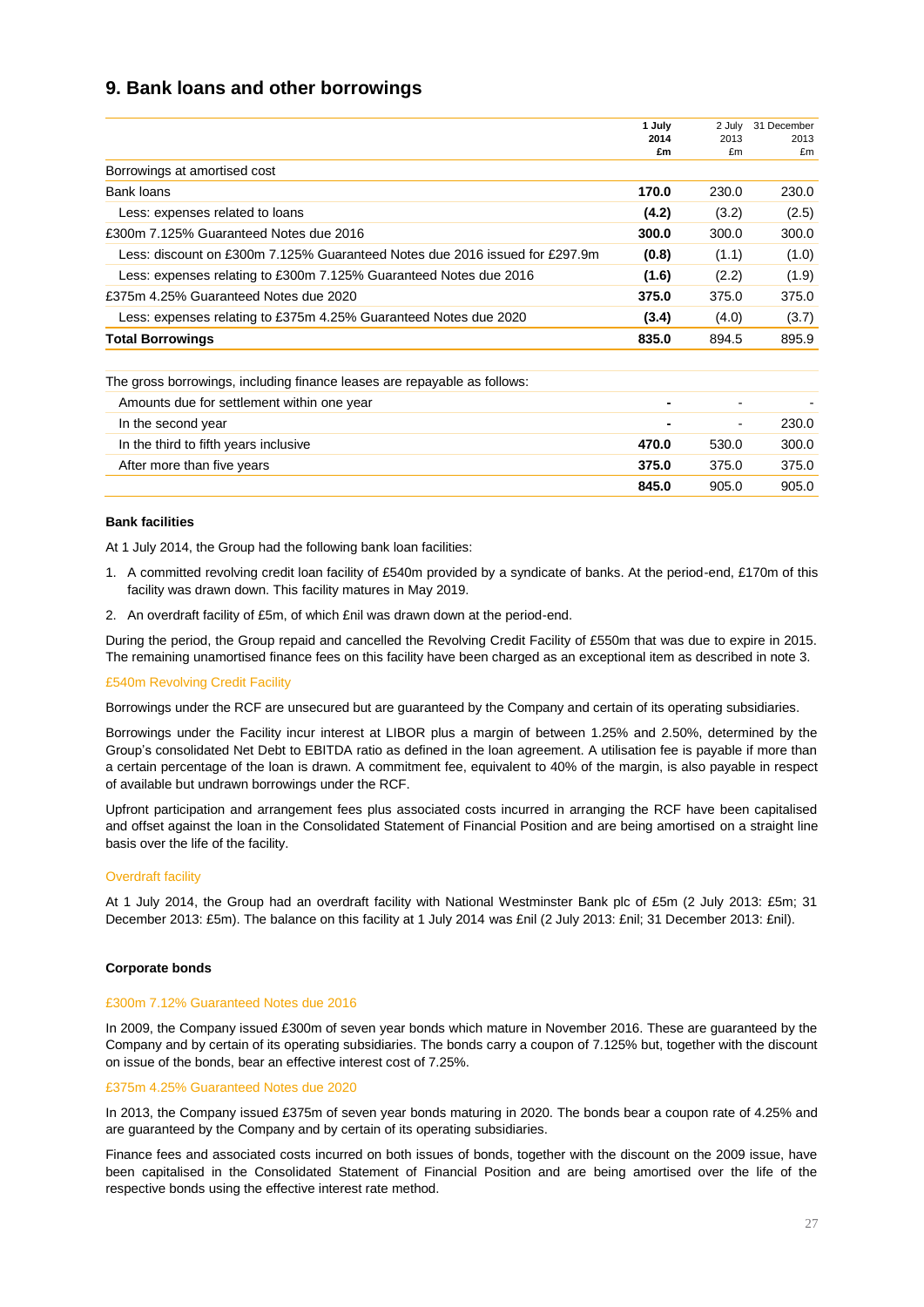## **10. Notes to the cash flow statement**

|                                                           | 26 weeks<br>ended<br>1 July<br>2014<br>£m | 26 weeks<br>ended<br>2 July<br>2013<br>£m | 52 weeks<br>ended<br>31 December<br>2013<br>£m |
|-----------------------------------------------------------|-------------------------------------------|-------------------------------------------|------------------------------------------------|
| Profit before interest and tax, before exceptional items  | 172.4                                     | 176.0                                     | 324.1                                          |
| Adjustments for:                                          |                                           |                                           |                                                |
| Share of result of associates                             | 0.1                                       | (1.3)                                     | (3.4)                                          |
| Depreciation of property, plant and equipment             | 17.6                                      | 16.5                                      | 34.3                                           |
| Amortisation of computer software                         | 14.0                                      | 9.3                                       | 21.0                                           |
| Amortisation of acquired intangible assets                | 4.5                                       | 5.4                                       | 10.9                                           |
| Gain on disposal of property, plant and equipment         | (1.3)                                     |                                           | (0.4)                                          |
| Cost charged in respect of share remuneration             | 3.9                                       | 4.3                                       | 8.9                                            |
| Defined benefit pension cost less cash contributions      | (4.3)                                     | (4.0)                                     | (8.1)                                          |
| Changes in foreign exchange rates                         |                                           | 3.1                                       |                                                |
| Fair value movements on investment properties             | 0.4                                       |                                           | 1.4                                            |
| Exceptional operating expense                             | (5.6)                                     | (11.4)                                    | (16.0)                                         |
| Movement on financial derivatives                         | 3.1                                       | (0.7)                                     | 4.6                                            |
| Operating cash flows before movements in working capital: | 204.8                                     | 197.2                                     | 377.3                                          |
| Decrease/(increase) in inventories                        | 0.1                                       | (0.1)                                     |                                                |
| Decrease/(increase) in receivables                        | 3.0                                       | (1.3)                                     | (5.8)                                          |
| Increase/(decrease) in payables                           | 7.4                                       | (15.1)                                    | (6.7)                                          |
| Cash generated by operations                              | 215.3                                     | 180.7                                     | 364.8                                          |
| Income taxes paid                                         | (17.0)                                    | (28.7)                                    | (55.9)                                         |
| Interest paid                                             | (22.7)                                    | (17.9)                                    | (41.3)                                         |
| Net cash from operating activities                        | 175.6                                     | 134.1                                     | 267.6                                          |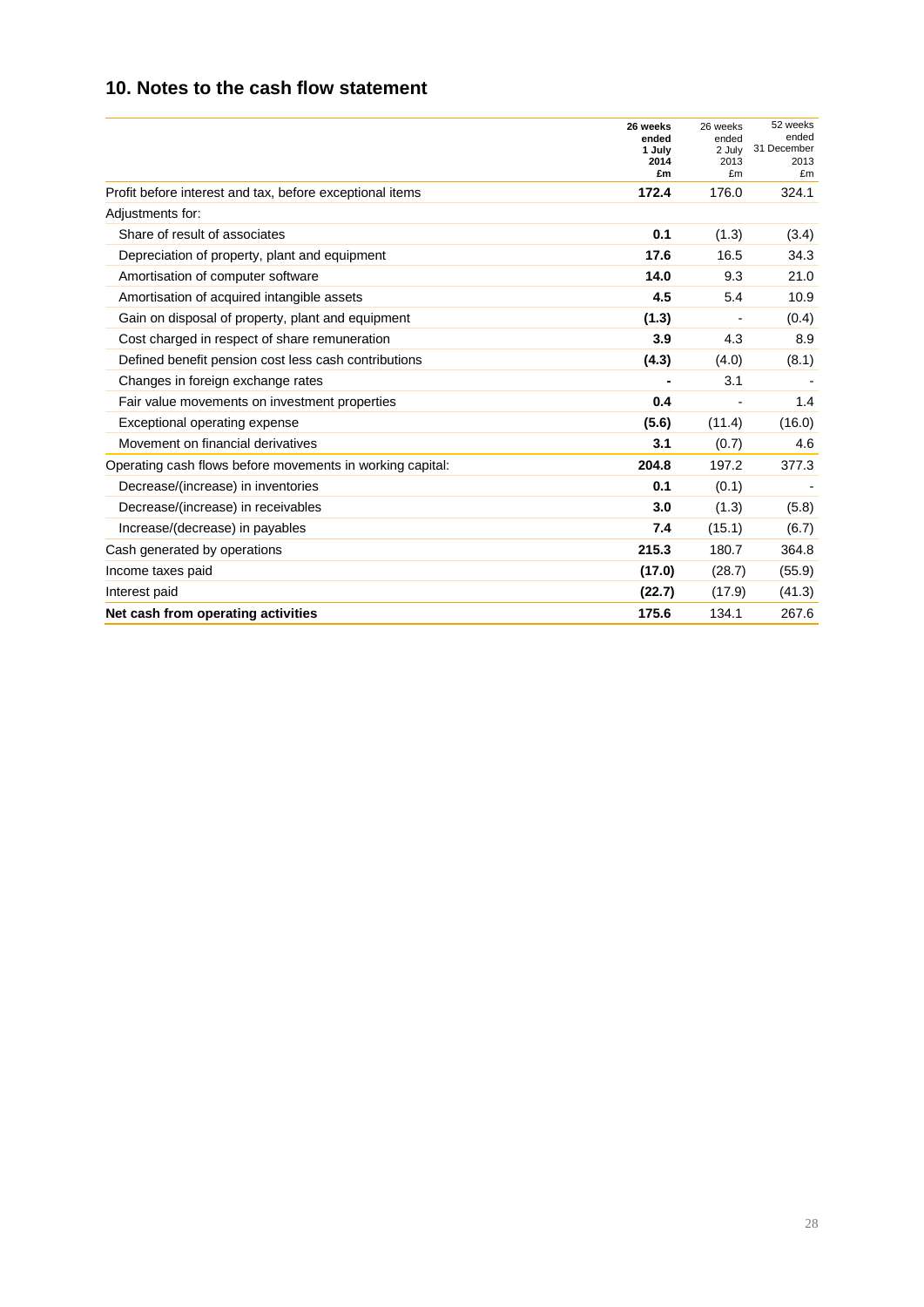## **11. Related party transactions**

Transactions between the Company and its subsidiaries, which are related parties, have been eliminated on consolidation and are not disclosed in this note. Transactions between the Group and its associate are disclosed below.

#### **Trading transactions**

#### **Associate**

The Group holds an investment of 19.5% of the ordinary share capital of Satellite Information Services (Holdings) Limited (SIS). During the period the Group made purchases of £24.2m (26 weeks ended 2 July 2013: £23.1m; 52 weeks ended 31 December 2013: £42.5m) from Satellite Information Services Limited, a subsidiary of the Group's associated undertaking, SIS. At 1 July 2014 the amount due to or from Satellite Information Services Limited by the Group was £nil (2 July 2013 £1.8m payable; 31 December 2013: £nil). Purchases were made at market price. The amounts outstanding are unsecured and will be settled in cash. No guarantees have been given or received.

Transactions between the Group and key management personnel in the first half of 2014 were limited to those relating to remuneration, previously disclosed as part of the Directors' Remuneration Report within the Group's Annual report and Accounts 2013. There have been no other material changes to the arrangements between the Group and key management personnel.

## **12. Events after the balance sheet date**

#### **Settlement of tomwaterhouse.com earn-out**

On 16 July 2014, the Group announced the early settlement of the Tom Waterhouse N.T. pty Limited (tomwaterhouse.com) earn-out for A\$5m (£2.8m) in cash.

#### **Closure of LBOs in Retail division**

The Group announced in its Q1 2014 Interim Management Statement an intention to close 109 shops as a result of the announcement by the Government of an increase in Machine Games Duty from 20% to 25%. Of these, 70 were closed on 29 July 2014, with a further 12 expected in early August. The costs of these closures were provided for in the interim 2014 financial statements as an exceptional item.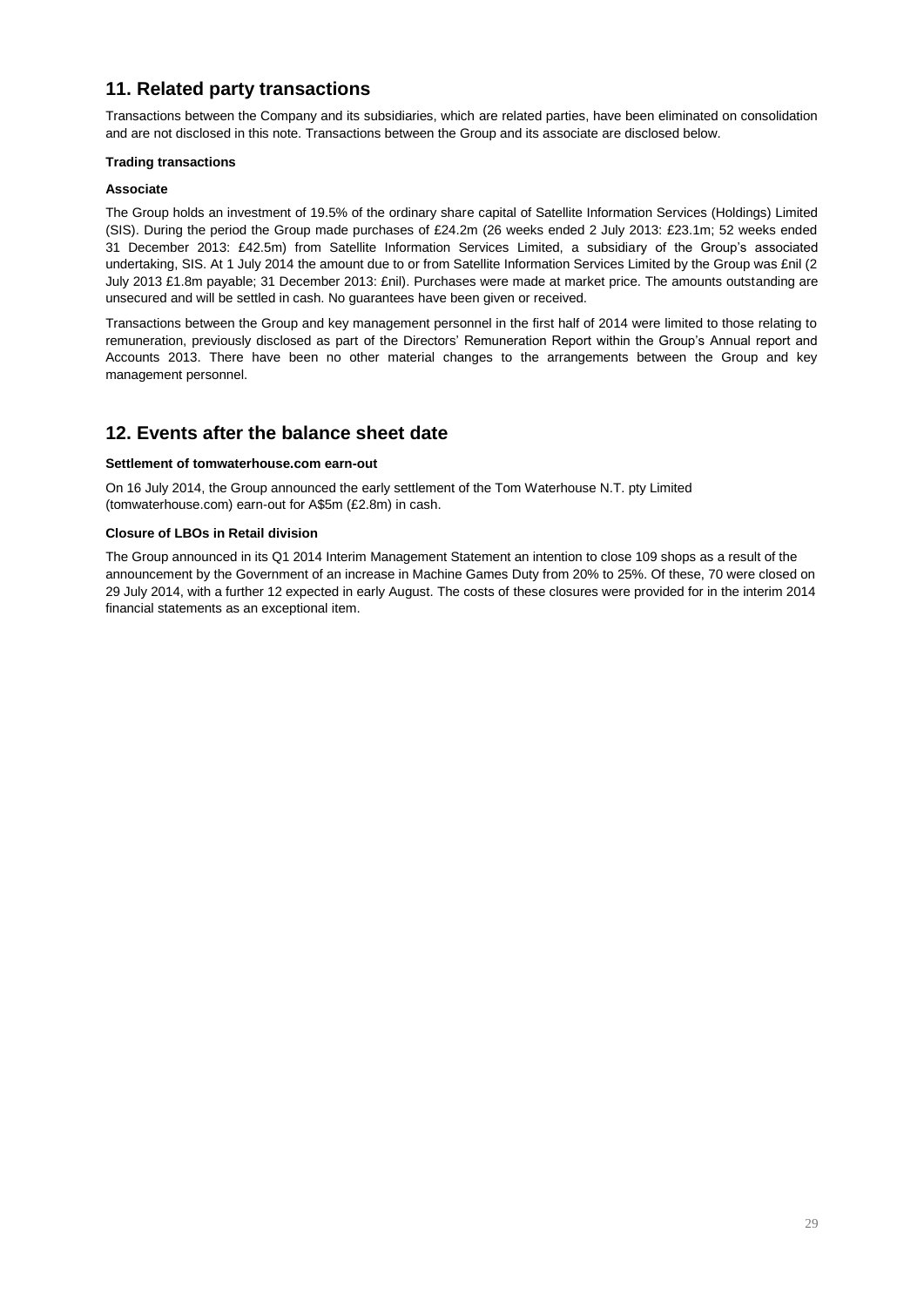## **Independent review report to William Hill PLC**

We have been engaged by the Group to review the condensed set of financial statements in the interim financial report for the 26 week period ended 1 July 2014 which comprises the income statement, the balance sheet, the statement of comprehensive income, the statement of changes in equity, the cash flow statement and related notes 1 to 12. We have read the other information contained in the interim financial report and considered whether it contains any apparent misstatements or material inconsistencies with the information in the condensed set of financial statements.

This report is made solely to the Group in accordance with International Standard on Review Engagements (UK and Ireland) 2410 "Review of Interim Financial Information Performed by the Independent Auditor of the Entity" issued by the Auditing Practices Board. Our work has been undertaken so that we might state to the Group those matters we are required to state to it in an independent review report and for no other purpose. To the fullest extent permitted by law, we do not accept or assume responsibility to anyone other than the Group, for our review work, for this report, or for the conclusions we have formed.

#### **Directors' responsibilities**

The interim financial report is the responsibility of, and has been approved by, the directors. The directors are responsible for preparing the interim financial report in accordance with the Disclosure and Transparency Rules of the United Kingdom's Financial Conduct Authority.

As disclosed in note 1, the annual financial statements of the Group are prepared in accordance with IFRSs as adopted by the European Union. The condensed set of financial statements included in this interim financial report has been prepared in accordance with International Accounting Standard 34, "Interim Financial Reporting," as adopted by the European Union.

#### **Our responsibility**

Our responsibility is to express to the Group a conclusion on the condensed set of financial statements in the interim financial report based on our review.

#### **Scope of Review**

We conducted our review in accordance with International Standard on Review Engagements (UK and Ireland) 2410 "Review of Interim Financial Information Performed by the Independent Auditor of the Entity" issued by the Auditing Practices Board for use in the United Kingdom. A review of interim financial information consists of making inquiries, primarily of persons responsible for financial and accounting matters, and applying analytical and other review procedures. A review is substantially less in scope than an audit conducted in accordance with International Standards on Auditing (UK and Ireland) and consequently does not enable us to obtain assurance that we would become aware of all significant matters that might be identified in an audit. Accordingly, we do not express an audit opinion.

#### **Conclusion**

Based on our review, nothing has come to our attention that causes us to believe that the condensed set of financial statements in the interim financial report for the 26 week period ended 1 July 2014 is not prepared, in all material respects, in accordance with International Accounting Standard 34 as adopted by the European Union and the Disclosure and Transparency Rules of the United Kingdom's Financial Conduct Authority.

**Deloitte LLP** Chartered Accountants and Statutory Auditor London, United Kingdom 1 August 2014